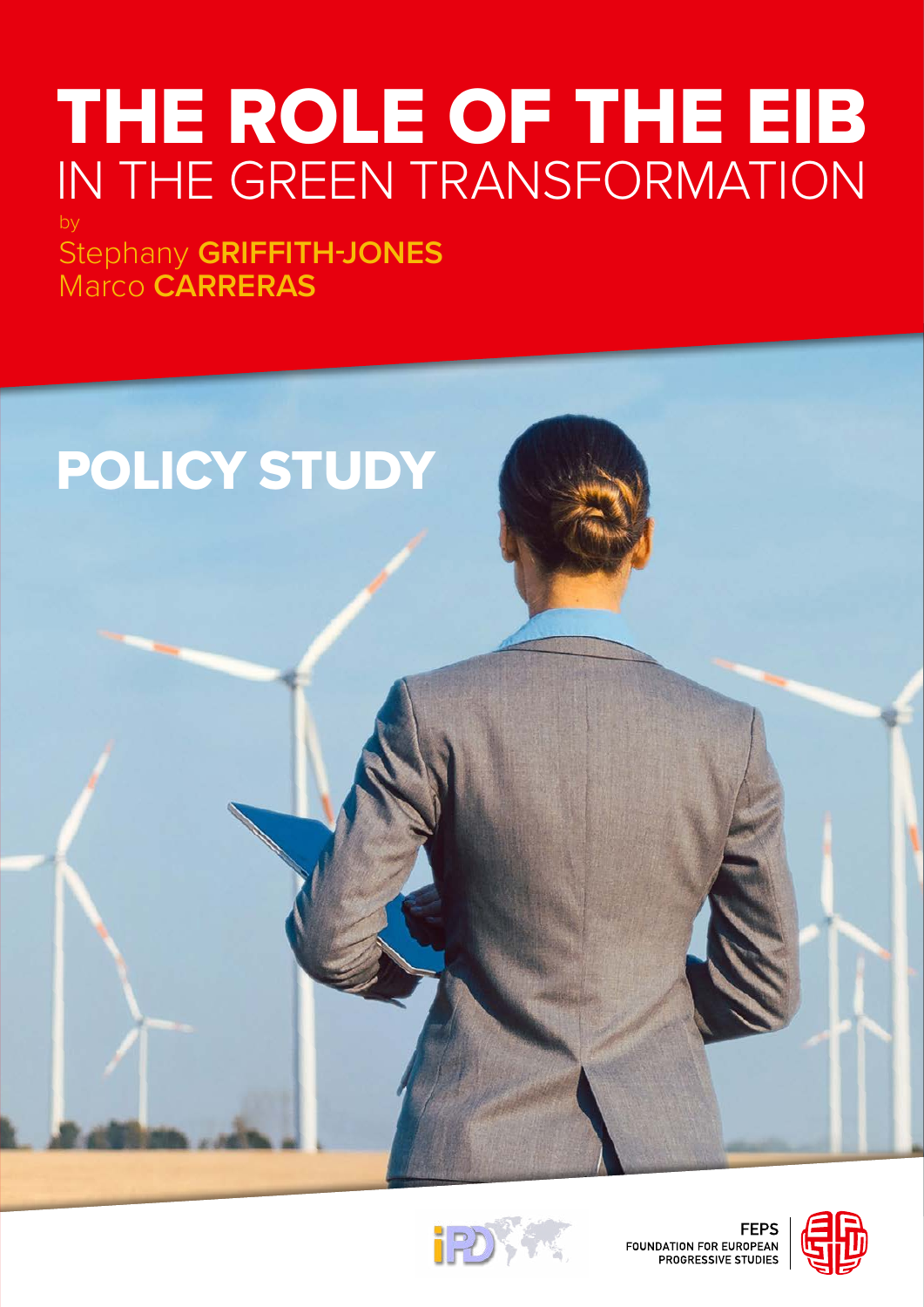*Report Published in April 2021 by* 

#### **THE FOUNDATION FOR EUROPEAN PROGRESSIVE STUDIES (FEPS)**

*The Foundation for European Progressive Studies (FEPS) is the think tank of the social democratic political family at EU level. Its mission is to develop innovative research, policy advice, training and debates to inspire and inform progressive politics and policies across Europe. FEPS operates as a hub for thinking to facilitate the emergence of progressive answers to the challenges that Europe faces today. Today FEPS benefits from a solid network of 68 member organisations. Among these, 43 are full members, 20 have observer status and 5 are ex-officio members. In addition to this network of organisations that are active in the promotion of progressive values, FEPS also has an extensive network of partners, including renowned universities, scholars, policymakers and activists.*

*Avenue des Arts, 46, 1000, Bruxelles +32 2 234 69 00 info@feps-europe.eu www.feps-europe.eu @FEPS\_Europe* 

**FEPS** FOUNDATION FOR EUROPEAN **PROGRESSIVE STUDIES** 



#### **INITIATIVE FOR POLICY DIALOGUE**

*The Initiative for Policy Dialogue (IPD), based at Columbia University, was founded in 2000 by Nobel Laureate Joseph E. Stiglitz. IPD works to broaden dialogue and explore trade-offs in development policy by bringing the best ideas in development to policymakers facing globalization's complex challenges and opportunities. IPD strives to contribute to a more equitably governed world by democratizing the production and use of knowledge.*



*Copyright © 2021 by FEPS ISBN: 978-2-930769-53-0*

#### **With the financial Support of the European Parliament**



*The present study does not represent the views of the European Parliament*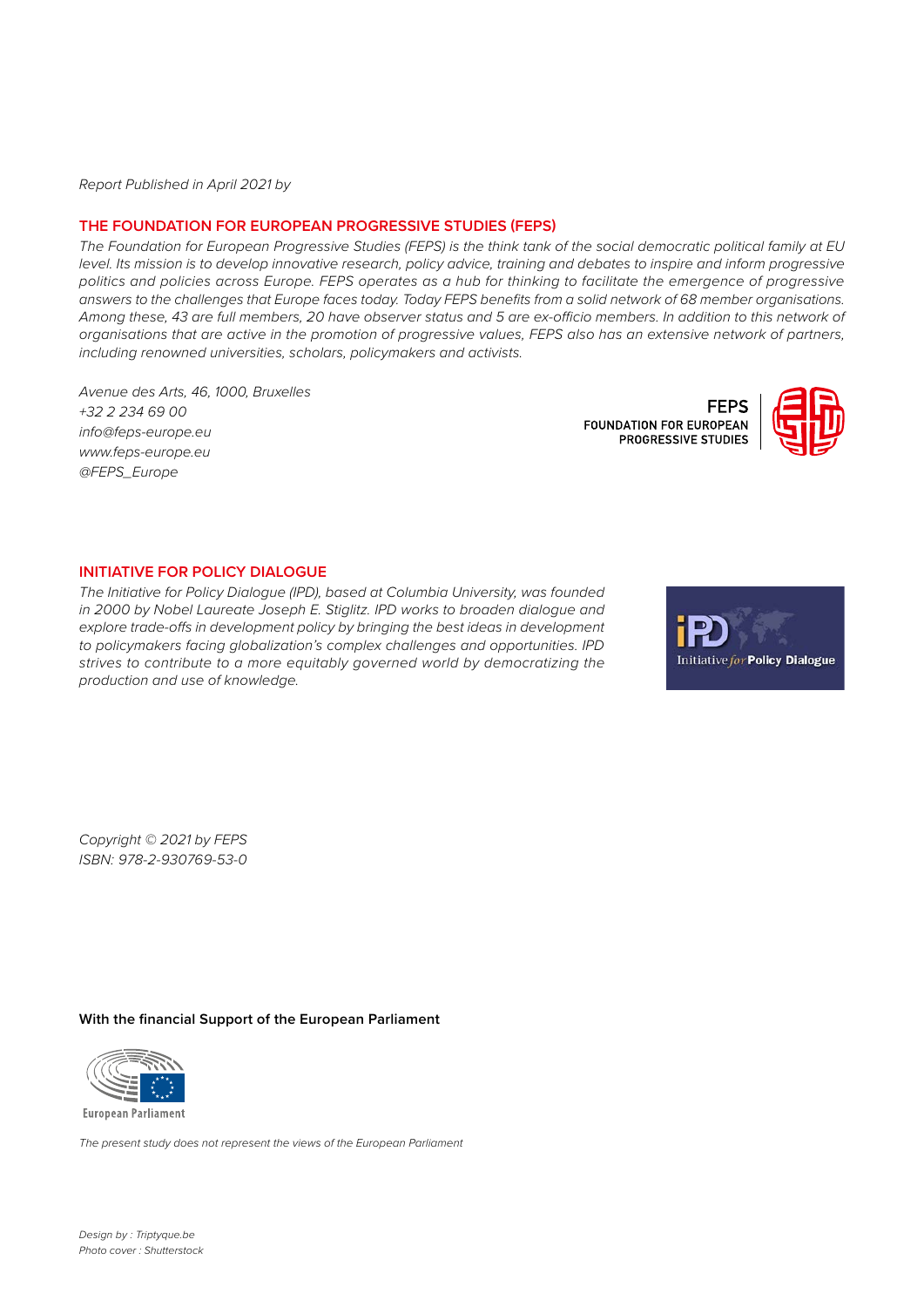## **ABOUT THE AUTHOR**



*Professor Stephany Griffith-Jones is Financial Markets Program Director at the Initiative for Policy Dialogue at Columbia University; Emeritus Professorial Fellow at the Institute of Development Studies, Sussex University; Non-Resident Fellow at the Centre for Global Development, Washington DC; Distinguished Fellow at ClimateWorks Foundation; Senior Research Associate at the Overseas Development Institute; Member Scientific Board FEPS and Masaryk Academy.*  Researching and providing policy advice on reforming the international and national financial *architecture, with recent emphasis on development banks, topic on which she co-directed the research conference and program on development banks globally. Lead many major international research projects on international financial, macro-economic and development finance*  issues, with networks of senior academics and policy-makers. Publishing widely, having written *or edited twenty- five books and numerous articles. A 2010 OUP book, coedited with Joseph Stiglitz and Jose Antonio Ocampo, Time for a Visible Hand, dealt with financial regulation. One of her most recent books, published by OUP in 2018, is The Future of National Development Banks,*  coedited with J.A.Ocampo. Advised many international organisations, including the European *Commission, European Parliament, World Bank, IADB, AfDB, various UN agencies, and several governments and Central Banks, including the UK, Czech, Swedish, Chilean and Brazilian.* 



*Dr Marco Carreras is a development economist and researcher at the Institute of Development Studies – IDS at University of Sussex. His ongoing research investigates the role of development*  banks (DBs) for growth and development, with a recent specific focus on development banks' *response to the COVID-19 pandemic. Marco holds a PhD in Science Technology and Innovation (ST&I) from the Science Policy Research Unit (SPRU) at University of Sussex, and two MSc's, one in Economics from the University of Bologna and one in Development Economics from the University of Sussex. His PhD research investigated the role of the Brazilian development bank, BNDES, in financing industrial development and industrial innovation, under the supervision of Mariana Mazzucato. His past research roles include projects funded by organizations including DFID/ FCDO, ESRC, UNU-WIDER, UNDP among others; with outputs published in peer-reviewed journals such as the World Development, the European Journal of Development Research, among others. His recent publications include analysis on the role of DBs during the initial phase of the COVID-19 pandemic. Recent papers include: i) "Matching risks with instruments in development banks", co-authored with Stephany Griffith-Jones, Shari Spiegel, Jiajun Xu and Natalya Naqvi, was published and presented as working paper for the conference "The Visible Hand: Development Banks in transition", held in November 2020; ii) "National and Multilateral Development Banks dur*ing the 2020 pandemic: the role of IADB and CDC during the first phase of COVID-19", co-authored *with Stephany Griffith-Jones, was included as a chapter in the book "Public Banks and Covid-19:*  Combatting the Pandemic with Public Finance", published by Municipal Services Project (Kingston), *UNCTAD (Geneva) and Eurodad (Brussels).*

The authors very much thank FEPS for intellectual support. In particular, we wish to thank Said El Khadraoui and David Rinaldi for very insightful and in-depth comments on a previous draft. We are also very grateful to colleagues and experts who provided valuable insights through interviews and information. Responsibility for any mistakes is our own.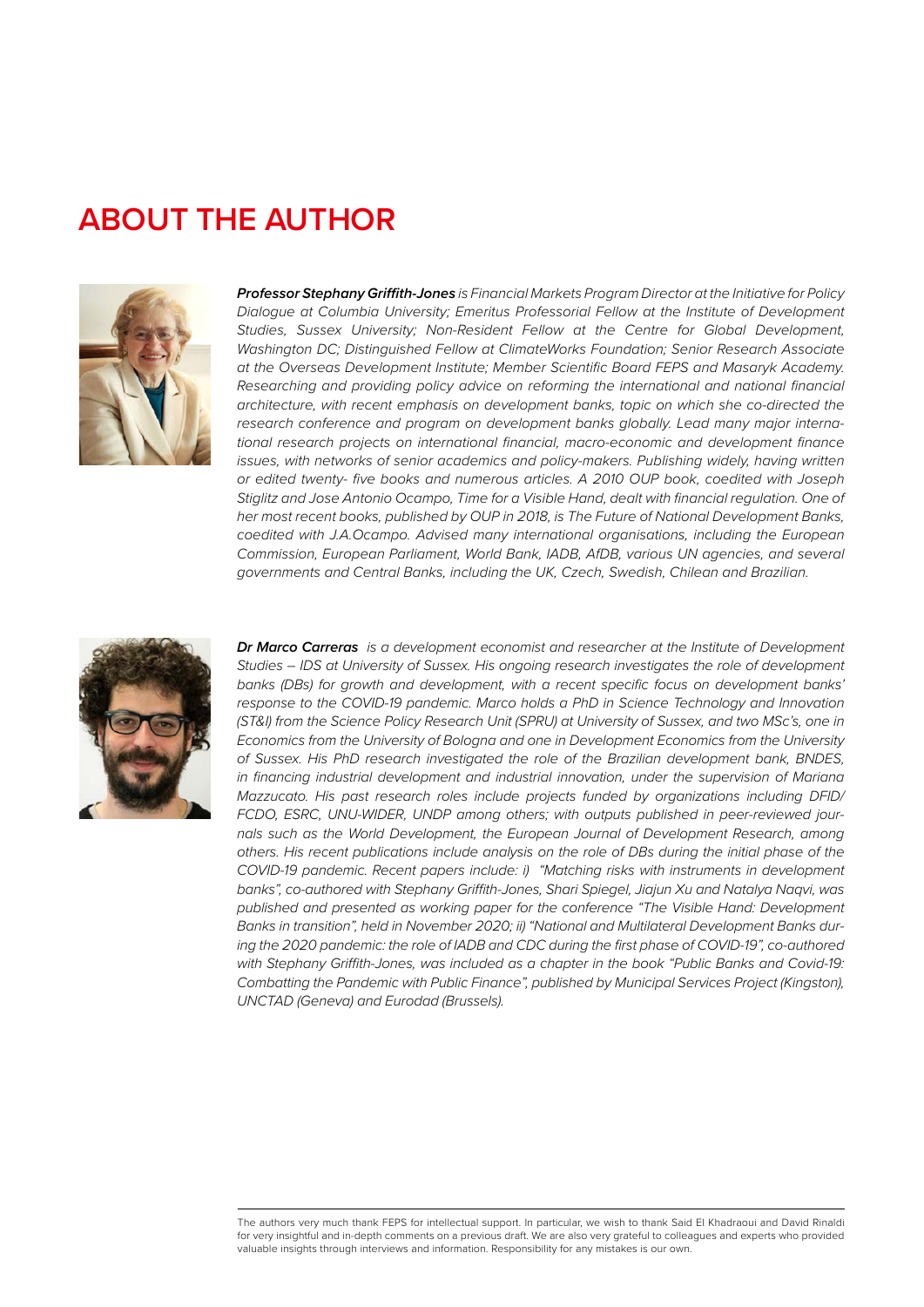# **TABLE OF CONTENTS**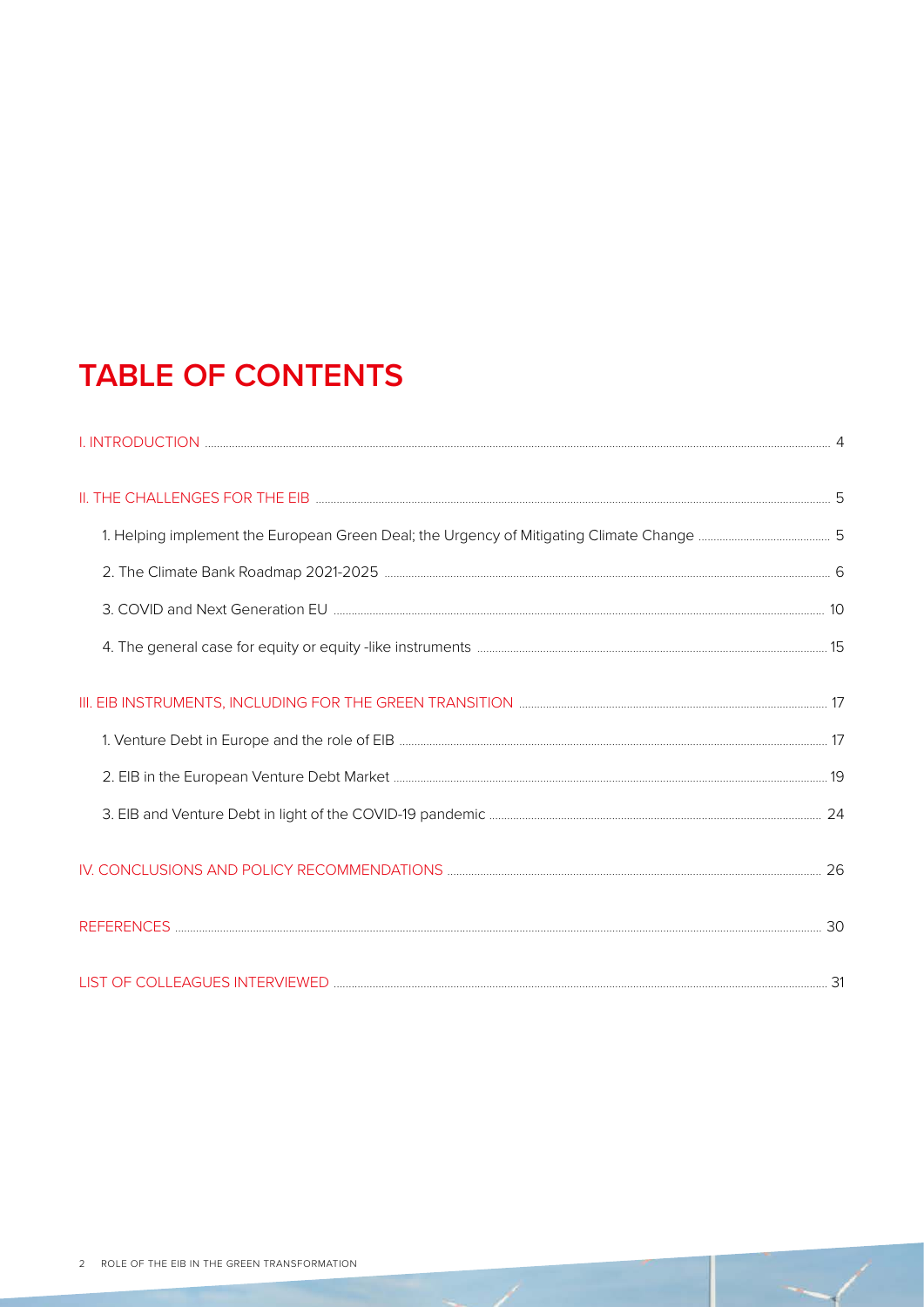# **TABLES**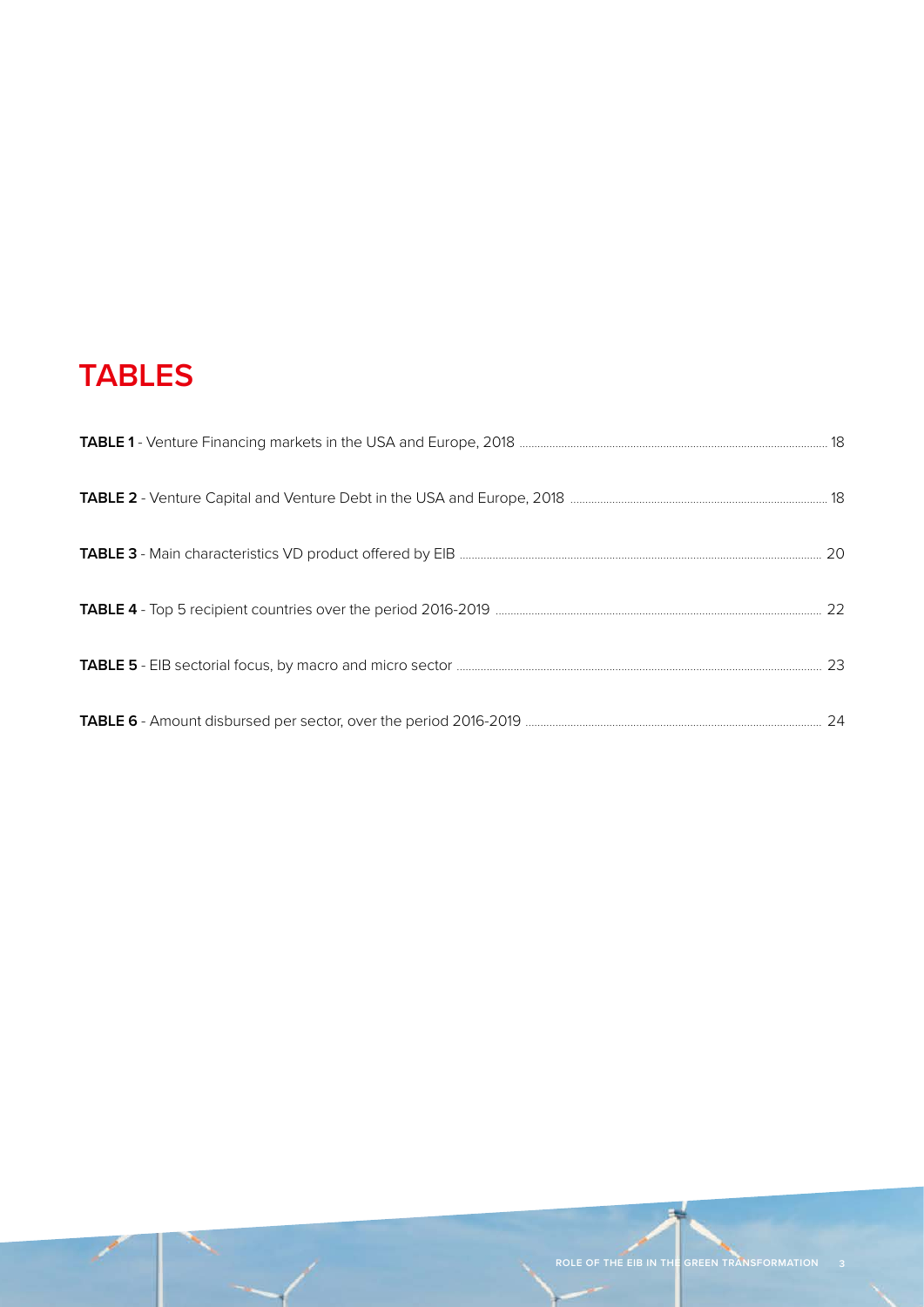# <span id="page-5-0"></span>**I. INTRODUCTION**

This paper will first examine (in section II) the context in which the European Investment Bank, (EIB) needs to operate, given the major challenges of the European Green transformation, and in the framework of the European Green Deal (EGD), with reference also to the major additional challenges posed by COVID-19 crisis, including the financing of companies, especially SMEs. It will then briefly outline the new roles and resources, which the EIB has been given to meet these challenges, and the central role the EIB will be playing in the green transition. This paper builds on previous research carried out by one of the authors in a FEPS project, (Griffith-Jones and Naqvi 2021), which described the history, scale and role of the EIB/EIF (European Investment Fund), part of the EIB Group which is, by far, the largest multilateral bank in the world.

The paper (in section III) will then focus on some of the main instruments the EIB does and can use to help achieve the aims posed by the above challenges. Special emphasis will be placed on the role that equity and quasi-equity instruments (such as venture debt) do and can play. This section will not just draw on the literature

and previous research the author has done, but also on in-depth interviews carried out with senior officials at the EIB and elsewhere, as well as with think tank senior colleagues, (see list in Appendix). Section IV concludes and makes policy recommendations.

A central idea is that instruments must be deployed in ways that maximize their development impact. Thus, the EIB, like all public development banks has a double mandate. Its main aim should be to maximize sustainable and inclusive development impacts (including economic, environmental and social impacts), while maintaining some financial profits or avoiding financial losses (see Griffith-Jones et al, 2020).

In this context, it is key that instruments should aim at appropriate risk sharing with private financial institutions and companies, rather than "de-risking", which usually means transferring risks from the private sector to the EIB, and ultimately to EU governments and tax payers (see also Mazzucato and Mikheeva, 2020). It is important, where it is feasible, that if there is significant risk-sharing this is accompanied by profit sharing.

#### *"*

*This goes beyond funding or encouraging financing of individual projects, valuable and crucial as that is, to supporting missions (which may be cross-sectorial) to create new sets of activities, that imply sufficiently major transformations to achieve the urgent and required impact to meet the challenges of the climate emergency, whilst also addressing other pressing challenges such as the loss of biodiversity and unsustainable resource use.*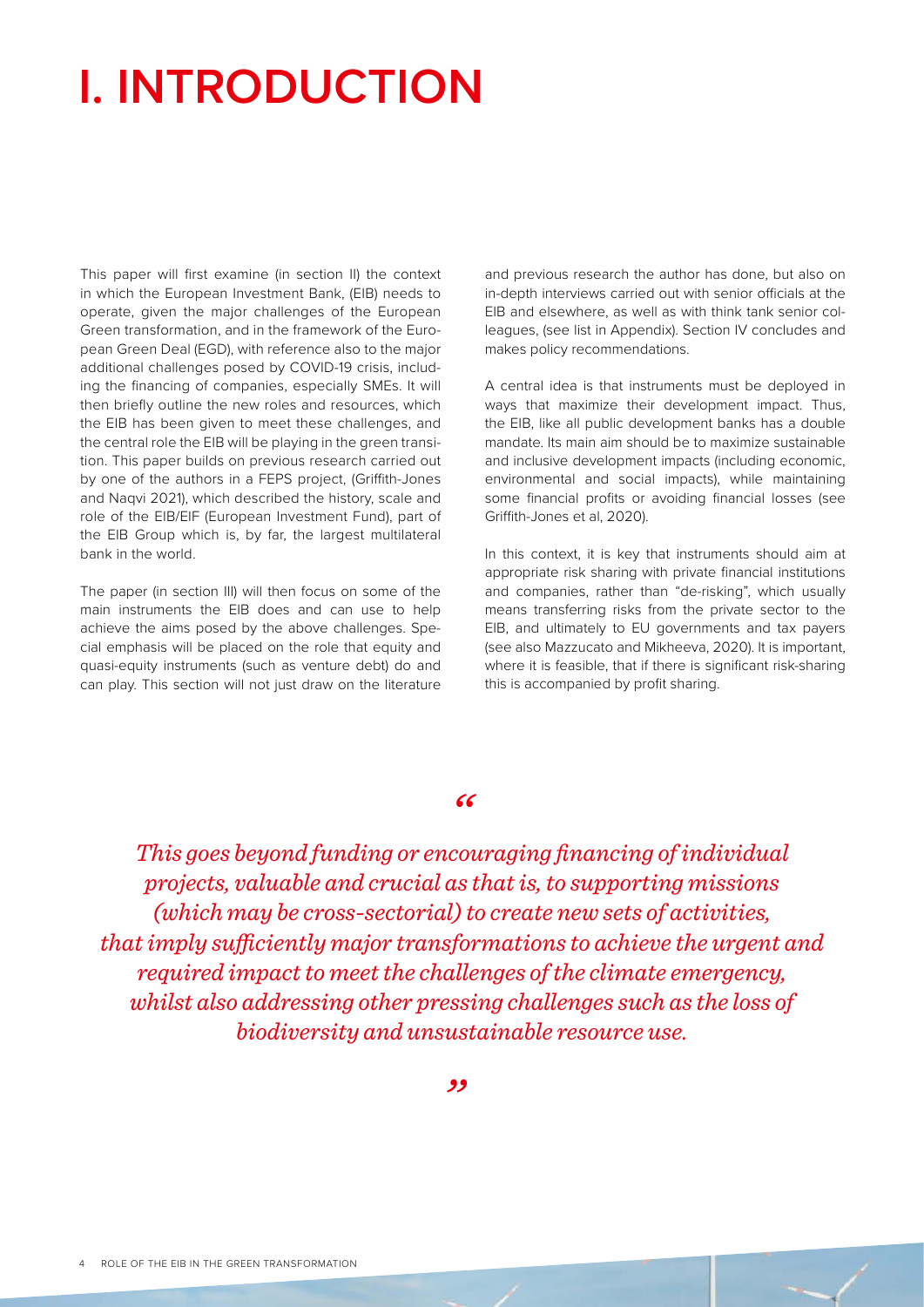# <span id="page-6-0"></span>**II. THE CHALLENGES FOR THE EIB**

#### **1. HELPING IMPLEMENT THE EUROPEAN GREEN DEAL; THE URGENCY OF MITIGATING CLIMATE CHANGE**

A major and urgent challenge the world and EU economy face is climate change. Current estimates are that the planet is about one degree Celsius warmer when compared to the pre-industrial period. There is very strong scientific evidence that emissions of greenhouse gases caused by human activities are responsible for these temperature increases. To limit the catastrophic consequences of climate change, the global community signed the 2015 Paris Agreement to limit global warming to well below 2, preferably to 1.5 Celsius, compared to pre-industrial levels. A source of major concern is that the world is not currently on track, which increases the urgency of the task.

The European Union took the lead worldwide in shaping a concrete policy response. The EU announced the European Green Deal (EGD) at the end of 2019 as the roadmap towards a carbon neutral Europe by 2050. The EGD represents a major, essential and valuable shift of Europe's overall policy agenda, defining itself as a new growth strategy that aims to transform the EU into a fair and prosperous society, with a resource-efficient and competitive economy where there are no net emissions of greenhouse gases in 2050 and where economic growth is decoupled from resource use. The EGD, and the accompanying Investment Plan (EGDIP), thus defined the aim to make the EU into the first climate neutral bloc in the world by 2050. This has been followed, by several major countries, such as Japan and Korea assuming a similar target, with China committing to become carbon neutral by 2060.

To achieve these aims, it is important that there is an ambitious design of structural transformation across sectors in the EU economies, (e.g. in sectors like electro-mobility and renewable energy, and the infrastructure that supports them), that can have a meaningful and large impact on lowering carbon emissions. This goes beyond funding or encouraging financing of individual projects, valuable and crucial as that is, to supporting missions (which may be cross-sectorial) to create new sets of activities, that imply sufficiently major transformations to achieve the urgent and required impact to meet the challenges of the climate emergency, whilst also addressing other pressing challenges such as the loss of biodiversity and unsustainable resource use.

This policy also crucially requires mobilizing major resources to fund the very high level of investment required to achieve these aims. The European Green Deal initially assumed a lowering of GHG by 40% by 2030, which would require additional annual investment of €260 billion, till 2030, a very large amount. Furthermore, other estimates imply even far higher numbers. Thus, Wildauer et al, 2020, based on more ambitious assumptions, such as lowering GHGs by a higher amount-55% or even 65% lowering of GHG-, expanding further investment in energy efficiency beyond that contemplated in the EGD and including additional investment in R&D, estimate up to 855 billion Euros needed of additional annual investment to achieve a successful transition.

In fact, the European Council approved on December 11, 2020, the more ambitious commitment of lowering GHGs by 55% by 2030, which will require further additional investment, based on the European Union own estimates. Furthermore, a higher ambition, especially if aiming for 65% by 2030, but even the target of 55% now adopted by the European Council, would require a major effort at producing a decarbonized energy system by 2035-2040.

Naturally, this investment will need to be complemented by major policy changes, at the EU and national level; the EIB would therefore not just contribute by helping in a major way finance additional investment, but also in helping shape broader complementary policies.

EIB is an integral part of the EGD, with the role of funding agency and advisor, with programs structured around the key area of focus of the EGD and with a Climate Action Plan implying the EIB will be making 50% of their lending to climate change related activities by 2025. The leading role of EIB is nowadays widely recognized, having issued the first Green Bonds in 2007, stating that they have all operations of EIB under the EGD priorities and further developing their pioneering and forward-looking shadow price of carbon.

Shadow prices of carbon are a useful instrument for a clear analysis of the true climate costs of carbon and pollution when evaluating projects, that the EIB introduced over a decade ago, being the first development bank to do so, (Griffith-Jones and Leistner, 2018).

This methodology allows the EIB to evaluate the cost benefit of investments, including climate change externalities,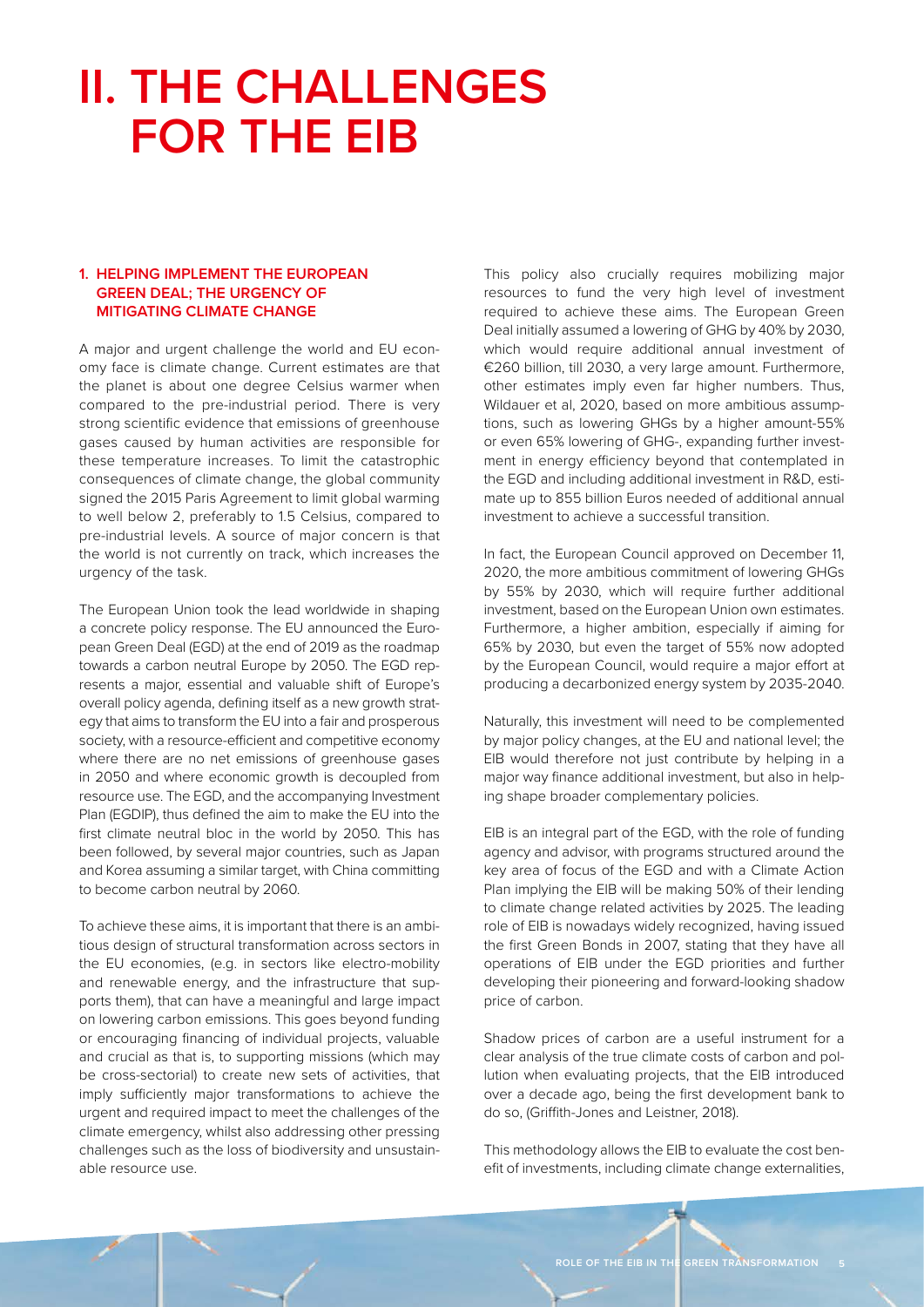<span id="page-7-0"></span>particularly regarding infrastructure projects. For the purpose of these assessments, a high and consistent price of carbon is used. EIB is a pioneer in shadow market prices, which it introduced in the mid-90s, and for which it has a defined long-term roadmap. As of 2020, EIB shadow price of carbon is slightly above €30 per ton of carbon, price that will increase to €80 in 2021, €250 by 2030 and eventually €800 by 2050, with prices for the long-term future to be reviewed overtime.

A crucial part of the green strategy of the Bank is also the alignment to the EU Green Taxonomy, process which already started and to which EIB Green Bonds will soon be adapted. The alignment to the EU Green Taxonomy will be of fundamental help in sharing a common standard for green investments across all institutions, including hopefully financial intermediaries, through which the EIB lends, regardless of the role of each player. This would imply an understanding of green activities and the extent to which they contribute to greening the economy.

#### **2. THE CLIMATE BANK ROADMAP 2021-2025**

In 2019, the EIB board approved a very ambitious commitment in terms of alignment to the Paris agreement by the end 2020<sup>1</sup>. The plan, approved by the European governments in November 2020, operating under the principles of the "Climate Bank Roadmap 2021-2025", aims to transform the EIB into a "climate bank", specifically by increasing the funding of projects related to climate mitigation and adaptation, and by ending funding for fossil fuel and airport expansion activities by the end of 2022.

**With this important decision, EIB decided to commit 50% of its disbursement to sectors related to climate mitigation and adaptation by the end of 2025 and to mobilize €1 trillion of investment by 2030.** Furthermore, by interrupting the funding for non-green activities by the end of 2022, EIB moves forward in its green transformation one year after announcing the end of funding for all unabated oil and gas projects by the end of 2021.

A core dimension of the EIB Board decision on the Climate Bank Roadmap is to ensure that "all financing activities are aligned to the goals and principles of the Paris Agreement by the end of 2020". As the EU Climate Bank, the EIB Group cannot support the Agreement with 50% of green finance if, at the same time, it undermines the goals with the remaining 50%. Thus, the EIB Group commits to ensure that all its activities do no significant harm to EU low-carbon and climate resilient goals. "The Climate Bank Roadmap" includes 4 work stream areas:

- 1. Accelerating the transition through Green finance. This concerns accelerating the green transition worldwide – increasing green investment and supporting long-term innovation.
- 2. Ensuring a just transition for all
- 3. Building strategic coherence and accountability
- 4. Supporting Paris-aligned operations

All these areas of actions are primarily aimed at increasing the level of investments and innovation while reducing the vulnerability, in a harmonized legal and policy framework.

The "greening-forward" process of EIB for the alignment to Paris 2020 is based on several pillars. One is to *"Leave no one behind"* inspired by the Just-EU transition program. Furthermore, the EIB moved its focus from climate actions and adaptation strategies to environmental sustainability. This change determined the inclusion of several areas, before excluded from the EIB strategy, such as biodiversity, marine economy, circular economy and other broad aspects of environmental sustainability. Further, EIB will only support R&D projects aligning to Paris agreement, e.g. stopping funding R&D investments in diesel combustion.

**Four general messages** emerge as to the role of the EIB Group. The **first** is the need to increase substantially adaptation efforts. A **second** takeaway is the need to increase investment in innovative green technologies – from early stage research through to pilot demonstration of technologies, complemented with support for new business models (battery storage, demand response,

<sup>1</sup> [EIB approves €1 trillion green investment plan to become 'climate bank' \(climatechangenews.com\)](https://www.climatechangenews.com/2020/11/12/eib-approves-e1-trillion-green-investment-plan-become-climate-bank/)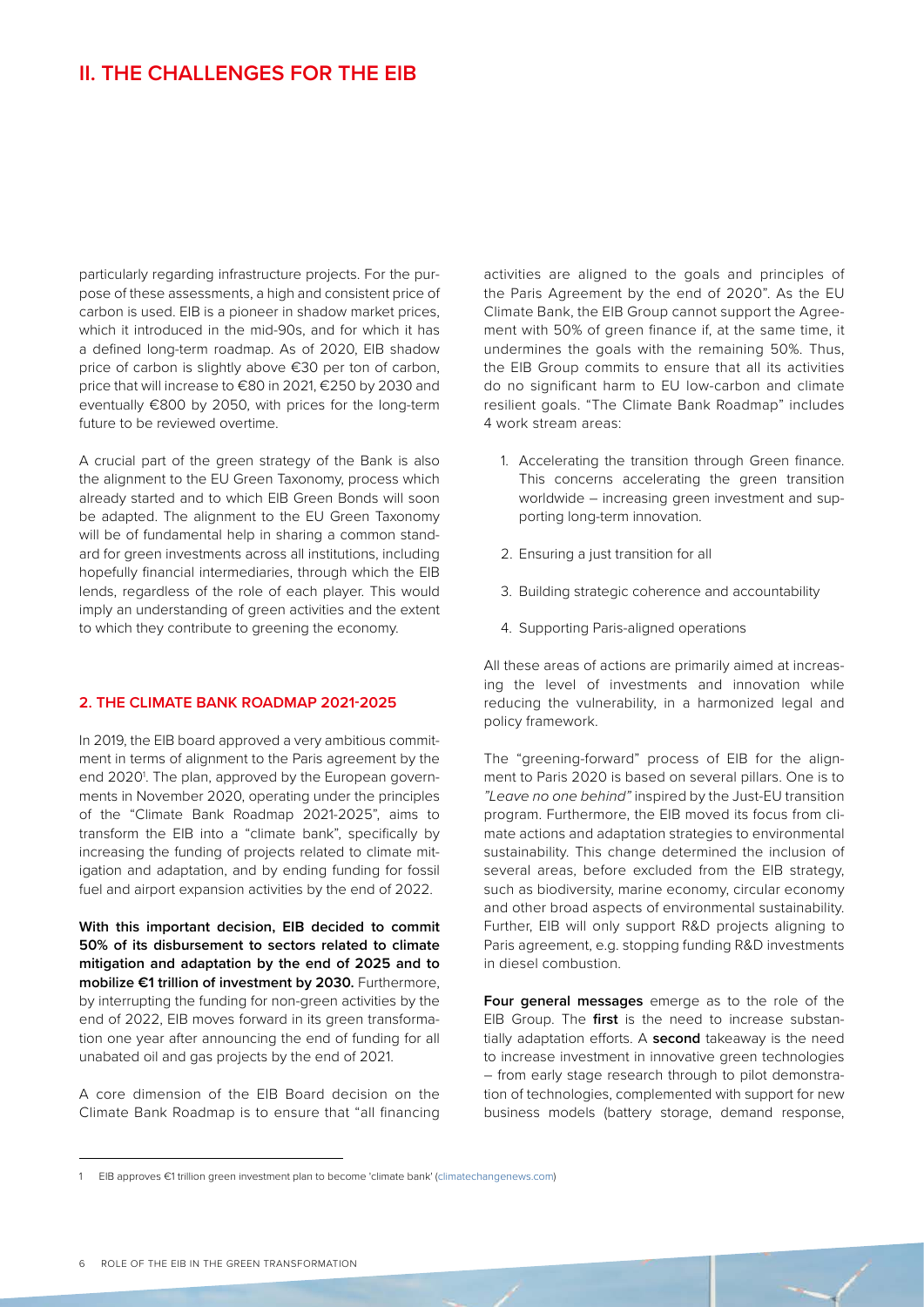low-carbon hydrogen, e-charging). A **third** theme is the importance of driving down the long-term cost of capital in capital-intensive green infrastructure – urban public transport, rail and energy networks, waste and water networks, carbon sinks. A **fourth** theme is the importance of aggregation, scalability and replicability in ensuring investment at scale; this is particularly relevant for adaptation, energy efficiency and sustainable agriculture. The EIB Group is active across all these areas today, in the EU and developing countries, but far more needs to be done.

Key elements have been established for a coherent framework for the EIB Group's new climate and environmental commitments, towards climate action and environmental sustainability. These include: (1) establishment of a framework to ensure the Paris alignment of all new operations, underpinned by an updated shadow cost of carbon and (2) strengthening and widening of the system to track EIB Group climate action and environmental sustainability finance. To manage the changes required by the Paris alignment of new financing activities, the EIB Group will, however, continue to approve projects already under appraisal until the end of 2022. Some civil society organizations are critical of this latter point.

The EIB is also on track to fulfill the commitments made in 2015, in the run-up to the 2015 Paris conference (COP21). From 2016 to 2019, the EIB supported US\$84 billion of climate action investment, and is likely to have achieved its target of providing US\$100 billion in climate action finance by the end of 2020. Outside the EU, the EIB is on track to fulfill the commitment to increase its share of climate action financing in developing countries to 35% by 2020.

**Less positive is that climate action and environmental sustainability investments have, thus far, not been tracked in the EIF**. Nevertheless, the SMEs and enterprises in EIF's portfolio contributed to the EU's drive for green transition for many years, e.g. by investing in energy efficiency. **However, it seems urgent to establish tracking of climate action and environmental sustainability investments also in the EIF, even though it may be more difficult, as it acts only via intermediaries.**

**The EIB Group, as reflected in the Climate Bank Roadmap, will strive to meet ambitious climate and environmental sustainability targets. However, delivery on these mandates will be contingent to (i) market**  **demand for climate and environmental sustainability financing, as the EIB will only be able to support these activities as long as new policies and regulations set the enabling environment and market actors embrace the low carbon transition; the 'fit-for-55' package announced in the European Commission's 2021 Work Programme to upgrade a wide range of policy tools in the course of this year in view of achieving the higher 2030 targets (-55% Greenhouse gas emissions compared to 1990) will be helpful for this purpose; and (ii) alignment of principles and standards across the financial sector, as well as other multilateral development and implementing partners. This is what the sustainable finance agenda is about. In the first half of this year a Renewed Sustainable Finance Strategy, is expected, following the one adopted in 2018.**

We will illustrate the ambitions and limitations of the Climate Roadmap, by focusing on one of the more difficult sectors, transport, a sector in which the EIB has always been very active. As the Roadmap points out, alongside power generation, transport is the largest source of GHG emissions in the EU. In contrast to power generation and all other sectors, GHG emissions from the transport sector continue to rise. Transport emissions have risen by 30% since 1990, bringing the share of transport in total emissions in the EU from 15% to 22%. Approximately 70% of these emissions come from the road sector. Passenger cars and vans are responsible for the bulk of these emissions. Transport in the EU still relies on oil for about 93% of its energy needs, and since 2014 the oil consumption has been following an upward trend at an average rate of 1.9% per year.

Much of public transport is electrified (e.g., metros, most rail, rising share of buses). This is deemed as aligned. In the case of public transport bus fleets and trains, it is proposed to adopt the recommended criteria for making a substantial contribution under the EU Taxonomy, notably vehicles emitting less than 50 g CO2 per passenger kilometer until 2025. This threshold would still potentially permit support for diesel buses and trains in conditions of high ridership, likely for some cohesion regions. This implies all EIB Group support for public transport would count towards EIB green target. It could be argued stricter criteria could be introduced for diesel buses and trains. For this purpose, it is crucial to develop a methodology that fully takes into account the extent to which support makes a contribution to climate / green objectives.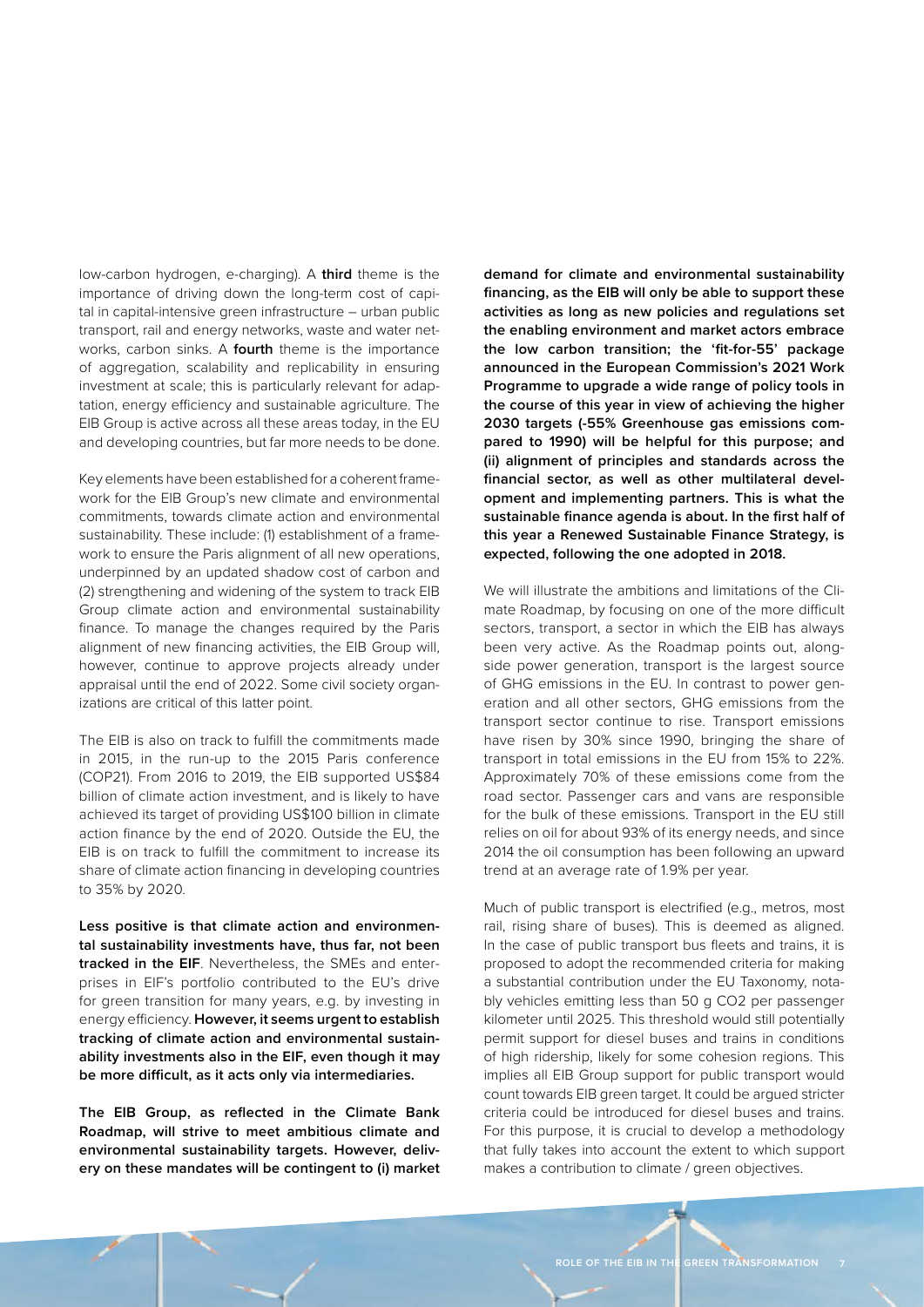The de-carbonisation pathway for the aviation sector remains less clear. The sector has three broad options to reduce emissions: demand management, efficiency improvements and the use of sustainable fuels such as battery electric, hydrogen fuel cells. However, in the short run, flying will remain a carbon intensive activity.

In light of this, it is proposed to focus EIB Group support on improving existing airport capacity through safety and security projects, and explicit de-carbonization measures, such as greening of ground service fleets and decarbonizing aircraft fuel. **Support would therefore be withdrawn from airport capacity expansions and conventionally-fuelled aircraft.** This seems a positive and important step from the perspective of pursuing low-carbon growth.

The de-carbonization pathway for the road sector, on contrary, involves modal shift, efficiency improvements, increased electrification, as well as the increased use of alternative fuels, driven in part through tightening emissions standards for new vehicles. Market development is encouraging, with battery costs having fallen significantly, implying, according to EIB, electric vehicles verging on becoming cost competitive with conventional technologies in some segments.

A high quality road network is seen by the EIB to help drive regional growth and employment. However, the stock of road infrastructure is unequally distributed across Europe. A legacy of low levels of investment, particularly prior to EU membership, translates into a need for investment into further development of today's TEN-T (Trans-European Network) comprehensive network. Dealing with this, requires a broad set of policies including promoting the shift to lower carbon transport modes. Effective road management and charging systems can help allocate road capacity efficiently and reduce damage to the environment. Even within a broad set of environmentally sound policies, specific investment in the roads network can, according to the EIB, have a zero or even positive impact on carbon emissions due to improved traffic flow. That in itself can trigger rebound effects: increasing the use of cars because it is becoming more convenient. The challenge is to identify the investments supporting economic growth whilst not increasing road traffic and significant GHG emissions.

The EIB proposes an adapted economic test to confirm

alignment of such projects, particularly when the road corridor is developed with attention to provision of alternative fuel infrastructure charging.

The EIB already employs a cost-benefit framework to appraise large road projects. However, to ensure climate alignment, this framework will be adapted. Demand forecasts will be adapted with due attention to penetration rates of electric vehicles. Net emissions from the project will be valued at the shadow cost of carbon (discussed above), consistent with the path towards the 2050 climate neutrality target.

Through this approach, the EIB Group will continue to support the development of the TEN-T road network in the EU, and strategic road corridors outside, where there is a strong justification for doing so. **However, the EIB notes it will be continuing to support robust TEN-T projects that meet the adapted economic test, including in regions where the network remains relatively underdeveloped**. The EIB Group will continue support for projects designed to improve existing traffic flows, or projects with strong safety elements. In the case of small roads, it is proposed to continue supporting investments within the context of a sustainable urban mobility and regional development plans. **A major problem of this EIB approach is that it does not seem to consider alternative, often much cleaner modes of transport, like railways run on electricity, especially before low carbon competitive versions of cars really materialize**. This is especially the case because infrastructure investments have long- term impacts for the next 3 or 4 decades.

The EIB Group finances vehicles largely as part of its support towards SMEs and mid-cap corporates. A case is made in the Roadmap for the EIB Group to focus support on vehicles meeting the recommendations for making a contribution under the EU Taxonomy. In the current context of economic downturn, and the difficulties of many smaller companies, it is proposed to adopt the recommended values for ''Do No Significant Harm'' criteria for cars, vans and trucks. This amounts to limiting support to below fleet average carbon emissions per km for passenger vehicles. Applied on a vehicle-by-vehicle basis, this ensures that the EIB Group supports the more carbon efficient half of the new fleet. Indeed, one could argue that EIB funding should be limited to the development of zero (or at least very low-carbon) vehicles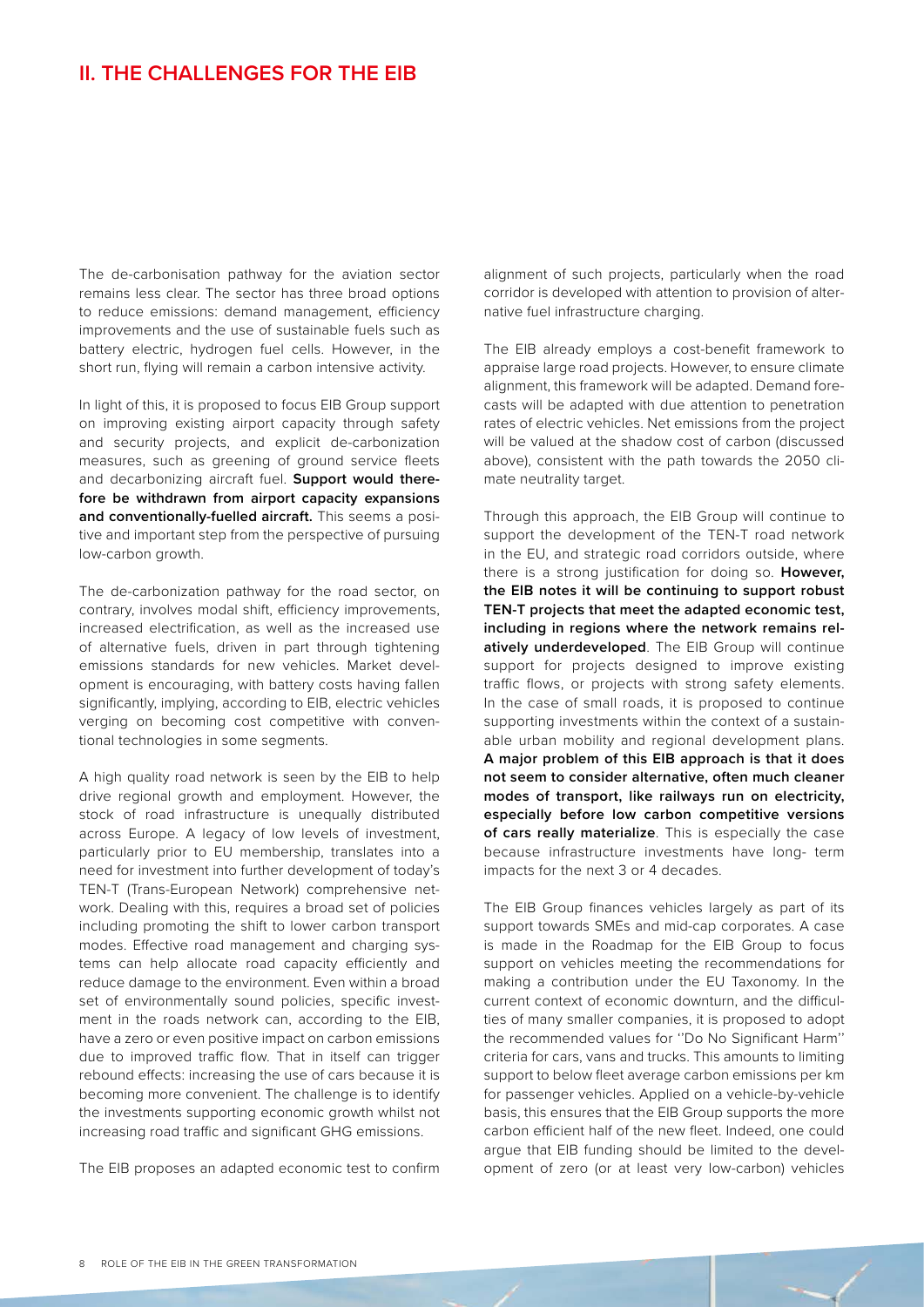instead. Furthermore, as pointed out above, doubts can be raised about the desirability of this, especially when alternative modes of transport could be used.

The Climate Bank Roadmap has already caused some critiques from NGOs, particularly about its strategy accused of having under-ambitious goals, which it argues will not allow EIB to be fully aligned to the Paris Agreement till 2022, and not by end of 2020. NGOs also argue that in certain sectors, such as road building, EIB is yet not sufficiently ambitious from a climate mitigation perspective (Counter Balance, 2020, Transport and Environment, December 16 2020, and interview material). In fact, on roads, Counter Balance's conclusion is quite harsh, as it states that: the policy suggested in the Climate Bank Roadmap on roads is "merely a continuation of the current approach, tantamount to business as usual"; this also raises questions about the eligibility criteria in other sectors. EIB senior colleagues have argued (interview material) that such a position on roads is somewhat exaggerated, in the light of the expectation that cars using electricity or low carbon produced hydrogen, could become competitive and technically feasible in the relatively near future, in similar ways that solar energy has become in a fairly short period of time. However, there is an important degree of uncertainty in this latter expectation, and its success will be enhanced precisely if EIB and other EU institutions dedicate important resources (financial and other) to R&D, and supporting high- risk companies, that use such frontier technologies.

Transport & Environment, a leading environmental NGO, published a six-point plan for the EIB, to transform it more fully into ClimateBank (Transport & Environment, opcit) which included the following valuable suggestions for the transport sector:

**Aviation and airports**: The bank's financial support to the aviation sector should focus on airport and airplane safety and security, as well as pursuing zero-emission airports and aircrafts (i.e. sustainable synthetic electro-fuels produced from additional renewable electricity, with zero or near zero GHG emissions).

**Vehicles and road transport**: The EIB should align its Transport Lending Policy so that only zero-emission vehicle technology is made eligible for financial support (including the manufacturing of such vehicles). The expansion of road capacity is currently also eligible for EIB support and this should be reviewed so that it is conditional on zero-emission infrastructure being made available along such routes.

**Shipping**: Research shows how liquefied natural gas (LNG) has negligible climate benefits and this should be reflected in the EIB's Transport Lending Policy. Maritime and inland waterway investment should focus on zero-emission technologies, i.e. battery-electric and renewable hydrogen/ammonia-based propulsion systems (both vessels and infrastructure, as well as R&I).

It should be emphasized that Counter Balance and other civil society organizations, like Transport & Environment however, do recognize that the Roadmap is a step forward to make EIB the EU Climate Bank, and that the priorities from the roadmap are likely to reinforce the EIB's Alignment with the Paris Agreement, increasing its contribution to carbon neutrality by 2050. Furthermore, they note that the Roadmap will strengthen the leadership of the EIB on climate, with demonstration effect on other banks. This should be easiest to operationalize when the EIB channels funds through national development banks, as it increasingly does; however, though more challenging, instruments and monitoring mechanisms need to be developed also for impacting EIB lending, and EIF guarantee provisioning, via commercial banks. Specific commitments are also welcomed, such as the end of the EIB financial support for the expansion of airports, which is indeed quite a radical step.

In November 2019 the EIB board had also approved the Energy Lending Policy, which not only imposed to stop the funding of investments related to fossil fuel by the end of 2021, but also supports the long-term energy transition process.

In light of these changes, and with the greater policy steer offered by the InvestEU compared to the EFSI, there is the need of further expanding instruments to support the green transformation, including in particular those discussed in detail in the next section, like equity and quasi-equity instruments (see also Griffith-Jones and Naqvi, opcit, for more details on these and on the role of the EIB in EFSI and InvestEU).

While EFSI was designed well after the 2008 economic crisis began, hence it was primarily aimed at counterbalancing the already visible negative consequences on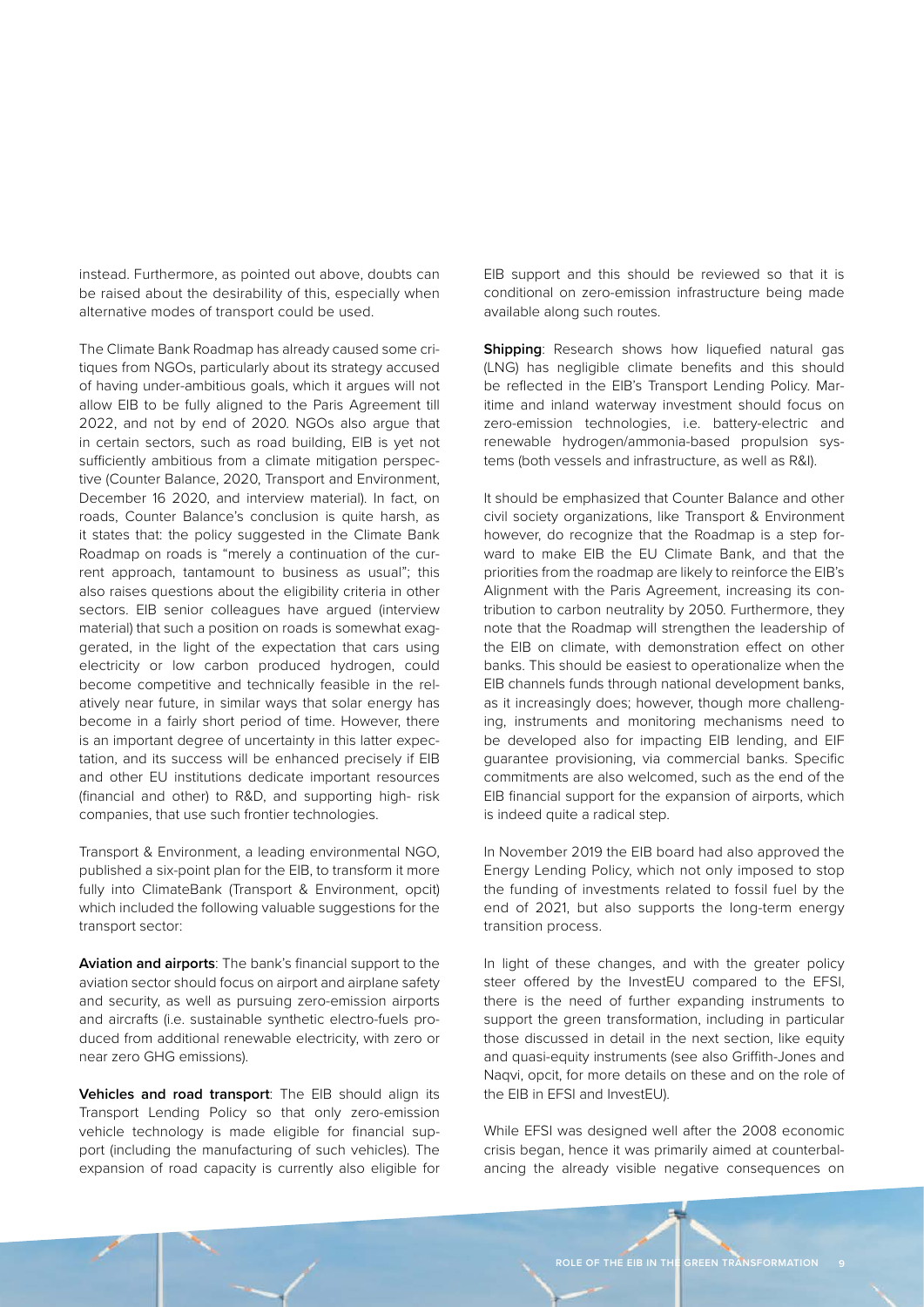### <span id="page-11-0"></span>**II. THE CHALLENGES FOR THE EIB**

long-term investment necessary for structural transformation, and especially in its initial phase, it had a more counter-cyclical aim, particularly in poorer and more crisis hit member countries, discussions around InvestEU began before the beginning of the COVID-19 pandemic. Hence, while EFSI was more a response to crisis measure, InvestEU was initially designed with a more long-term and structural perspective, and not necessarily in light of an emerging crisis, hopefully allowing for greater policy steer for green transformation. Naturally COVID has added its own major challenges, as the magnitude of the economic crisis is even bigger than the Eurozone debt crisis and, added to that, there are the major needs for health funding. (see below).

A problem is that in recent decisions, the size of InvestEU has been quite severely curtailed, by over 40%, from the original proposal, (interview material). This seems unfortunate, as this cut will limit the ability of the EIB to provide finance for economically riskier and more innovative projects, including in those that will contribute to new ways of greening the economy. An example is the EIB supporting funding of research and innovative projects using hydrogen as fuel, based on renewable energy rather than on gas, with the former being presently more expensive, but far less carbon intensive and therefore more desirable from the perspective of a green transformation.

EIB currently finances both public, - and mainly- the private sector. For this task is very important to continue catalyzing additional resources, by mobilizing capital from the private sector.

An interesting role of EIB is as advisor of GEEREF - Global Energy Efficiency and Renewable Energy Fund. This external vehicle, which began its operations in 2008, is endowed with €242 million of capital, €142 million of which is from the public sector (governments of Germany and Norway and the EC among the largest) and €100 million from private investors. The fund's objective is to invest in private equity funds for green and renewable energy across emerging and low-income countries with a role of anchor investor, catalyzing additional private capital. The GEEREF is allocated across 16 underlying funds, invested in more than 150 projects. An additional aim of the fund is also to help for private sector investors to become familiar with the market and sector in emerging and especially low-income economies, so to be ready to invest when the market is more developed. Although only

limited to developing countries, hence outside the EU context, GEEREF is a very interesting example of pooling resources from development banks and private investors. (Griffith-Jones and Leistner, 2018); similar vehicles working as anchor investor could maybe also be adapted for new emerging sectors in developed economies, hydrogen for example.

The Sustainable Europe Investment Plan, of which InvestEU is part of, is the EGD's investment pillar. It is the tool to fill the investment gap outlined in the previous section. As mentioned above, the Sustainable Europe Investment Plan aims to mobilize investment projects of 1 trillion Euros over 2021-2030.

#### **3. COVID AND NEXT GENERATION EU**

In May 2020 the European Commission announced plans to recover from the COVID-19 crisis under the label "Next Generation EU". According to these proposals, approved by the European Council in December 2020, the Commission will borrow €750 billion on financial markets and use these funds to help member states through the recovery phase, via both grants-reaching €390 Billion-and the rest in loans. A proportion -37%- of these additional funds is earmarked for green projects, as well as increasing the Just Transition Fund and the InvestEU. When these proposals went ahead, and received approval by the European Parliament, they created the potential to provide fresh resources for the fight against climate change in Europe.

A key broad problem is the limited size of the European Budget in general. The additional €750 billion amount to 5.4% of EU 27 GDP for 7 years. Fighting off the most severe recession in a century while becoming a carbon neutral society will require more. This highlights the crucial role EIB and member states, as well as their national development banks, will have to play in both efforts, and the need they have for additional resources for the task.

A key aim of the Sustainable Europe Investment Plan is to enable green investments by the private as well as the public sector. Thus, public funds can be used to encourage green investments via a number of instruments, for example well designed guarantees (InvestEU scheme) in order to facilitate projects which would not be viable otherwise, if too risky or uncertain. Here the EIB would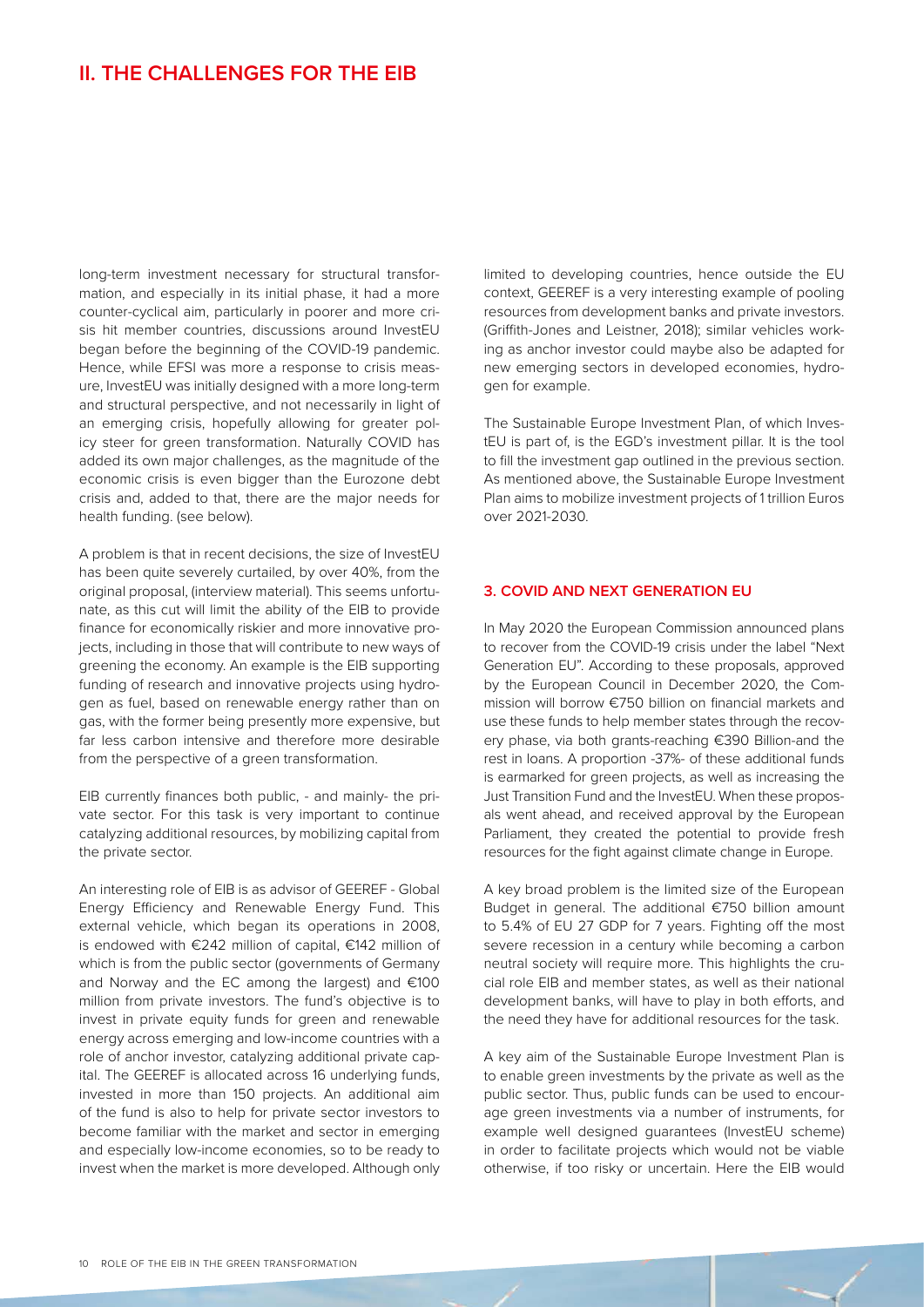play a key role, as will national development banks (for an analysis of those instruments in the case of the EIB under EFSI, see Griffith-Jones and Naqvi,opcit).

**As pointed out above, another major challenge for the EU , is the support for health systems and the economy during the major COVID crisis, as well as for economic recovery during and after COVID. Naturally that needs to be closely linked to a major structural transformation to build a more low carbon as well as a more inclusive economy. It is crucial that the additional funds channeled linked to COVID, through the EIB and other EU mechanisms, are done so, where possible, in ways that also benefit the green transformation. This was helped via the 37% earmarking and the 'no significant harm' principle described above.**

The several challenges brought by the COVID-19 pandemic also raised the question on whether some of the climate targets and restrictions should be relaxed for a faster recovery of the economy. These measures would however be short sighted and would risk to overlook the major problems and probably bigger crisis, especially in future of climate change and environmental sustainability. Currently, EIB did not divert from its climate goals and, in some cases, the response has been relatively more positive, for example by accelerating the gas transition process. However, it should be emphasized that gas is an intermediate 'technology', better than other fossil fuels, but not carbon neutral (except when it is 'green gas')

A particularly important challenge in COVID times is the massive increase in debt that would be required to facilitate maintaining levels of investment. Therefore the case for using equity instruments, including by the EIB, has become much stronger.

Within the EU, (as in the rest of the world) as a result of COVID-19, at firms' level, there has been a sudden drop in revenues and only partly adjustable costs have led to a fast depletion of firms' cash buffers, even in the context of strong policy intervention. Several studies have shown a large share of EU firms facing liquidity shortfalls during 2020 (Banerjee et al. 2020, Demmou et al. 2020).

In an interesting exercise EIB, estimates that even after strong policy intervention, 51%-58% of EU firms faced liquidity shortfalls after three months of lockdown. As Revoltella et al, 2020 conclude, "*these losses create a* 

*difficult trade-off for firms between protecting investments and increasing their leverage, via borrowing. To properly accompany the recovery, there seems to be increasing consensus that policies to ease access to credit should be matched by enhanced instruments for long-term, equity-type financing. Here EIB and other actors could play a key role".* 

It is interesting that in interviews carried out with other development banks, the need for greater use of equity and quasi-equity instruments has also been raised**.**

**Under assumption of a U-shaped recovery, (which may be already optimistic given third wave of COVID, though hopefully facilitated by effective deployment of vaccines), EIB assessed the possible medium-term strategic choices for firms** using a dataset of more than 1.3 million corporates in EU, accounting for around  $\epsilon$ 3 trillion of assets. **The median reduction in net revenues could range between 5% and 10%.** SMEs would suffer a reduction between 6% and 11% of assets. Larger corporates would be significantly less impacted, from 2% to 4% of assets. Weighting the estimates by size reduces the overall decline in net revenues to 4% to 8% of total assets, between €1.9 trillion and €3.4 trillion, from 13% to 24% of EU GDP.

If all profits are retained, lower net revenues can result in reduced cash balance, increased indebtedness, and lower investment.

Revoltella et al, (opcit) estimate that EU corporate investment would shrink by 31% to 52% while corporate indebtedness rises by 4% to 6% of GDP. The EIB published in January 2021 its' Investment Report 2020/2021: Building a smart and green Europe in the COVID-19 era, which confirms these concerns. Based on surveys with EU companies, it confirms that: investment fell by 19% in second quarter of 2020 compared with a year earlier, and EU firms revised down short-term investment plans (45% of firms expect to reduce investment In the coming year while only 6% expect to increase it plus climate change will not be spared: 43% of firms that plan climate-related investment in the next three years say the pandemic will negatively affect their investment plans).

The EIB Investment Survey shows two-thirds of EU corporate investment is financed internally. One option is that, after drawing on cash positions, around two-thirds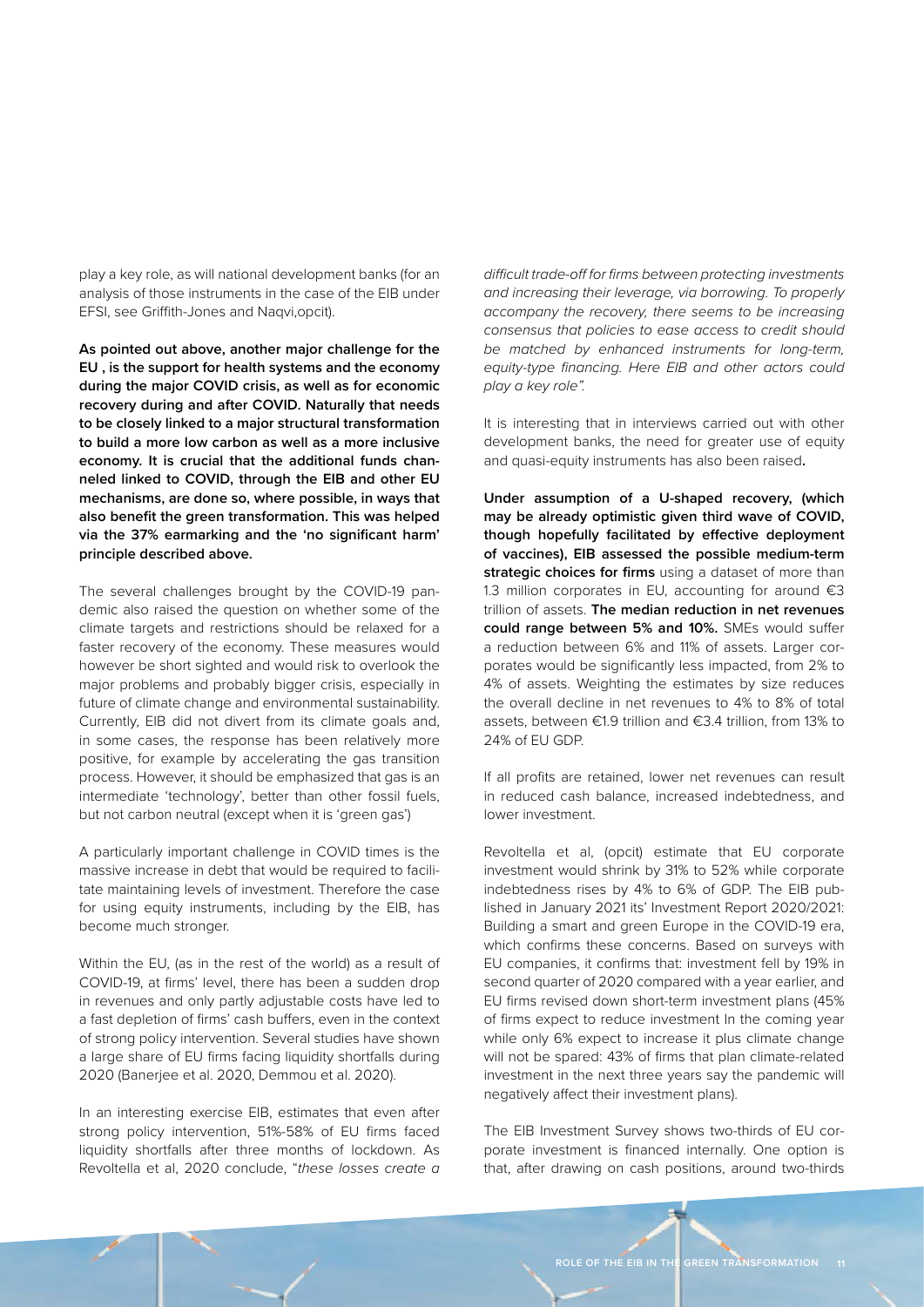of the losses in net revenues (which, after drawing on cash represent 10% of GDP) would be absorbed by lower investment, a reduction of 7% of GDP, equivalent to a decline of 52% in corporate investment. Debt would also contribute to fill the gap, rising by around 4% of GDP.

An alternative scenario is that corporations increase their access to external finance. Assuming all firms tap external finance the share of external financing could rise from onethird to 60% of total financing. Investment could be reduced less than in previous scenario by 4% of GDP (a fall of 31% compared to the level in 2019) but indebtedness would increase by 6% of GDP. The fall in corporate investment would be around twice that recorded during the Eurozone debt crisis, when corporate investment fell by 19%.

While preserving access to credit is key in the short term, absorbing more debt poses problems for a sizeable part of the corporate sector in the medium term, due to leverage constraints. A considerable number of European firms are likely to reach excessive levels of financial leverage as the COVID-19 crisis unfolds. Thus, a large share of EU firms could start the recovery with deleveraging pressures. This would have negative consequences on these companies' ability to carry out investment. Pressures could increase on commercial banks, if firms unable to service their debts.

Publicly funded equity-type instruments complement loans and guarantees to alleviate the excess leverage problem. The increase in corporate leverage due to the COVID-19 crisis can be limited by the use of equity-type instruments, which absorb losses but also share in any future profits. However, it is not easy to find effective equity instruments, especially for SMEs whose owners are often reluctant to allow external ownership. The EIB has long experience as anchor to both the EU venture capital and venture debt markets. Unfortunately, equity-type instruments envisaged through the new Solvency Support Instrument in the Next Generation EU package were not approved, but hopefully could be somehow replaced.

The emergence of a trade-off between leverage and investment suggest some desirable sequencing in terms of policy response. While at the inception of the crisis, deferrals and grace periods (debt standstills) played a role in preventing firms' liquidity shortfalls, those measures are temporary. Measures to support access to credit followed, but create risk of over-leveraging. They should be matched with enhanced instruments for long-term equity-type financing, valuable to avoid excessive corporate leverage and to preserve financial stability, including of banks. We therefore emphasize in this study equity and equity type instruments.

Both in interviews carried out and in some recent literature, there is strong emphasis on equity instruments, and the importance of significantly expanding them in the European Union, particularly during and post-COVID. There is a relative under-development of equity markets in the European Union, especially in relation to the US. It could be characterized as a market failure or more precisely a market gap. Therefore there seems to be a strong case for a public intervention that would help develop the equity markets in the EU, particularly for SMEs.

For example, Boot et al, 2020 propose a European Pandemic Equity Fund (EPEF). A more general, alternative name could be a European Equity Fund (EEE), but we will refer in this section, to it as EPEF. The EPEF would undertake equity-like investments, particularly for small and medium sized enterprises (SMEs), which generally tend to oppose the outright dilution of existing control rights that occurs if common equity is issued. Since such firms are the backbone of Europe's economy,their funding and their concerns are of great importance, especially in COVID times, but also more generally.

The proposed scheme trades an initial cash flow injection by the EPEF into the firm against a proportionate participation in future gross earnings ('value added') or net earnings ('profits'). Moreover, the firm can terminate its annual payment of surcharges by paying, after a number of years, a fixed amount to the EPEF.

Amongst the criteria posed are:

- 1. EPEF's capital is jointly raised by member countries, allowing for some form of risk sharing across firms and countries. It would also allow for cross-fertilization of skills across EU member countries, which is very valuable (interview material). This cross-border (EU dimension) would be very central
- 2. The risk-absorbing capacity of the EPEF should be substantial, thus requiring the fund to have low leverage, and high initial financial contribution.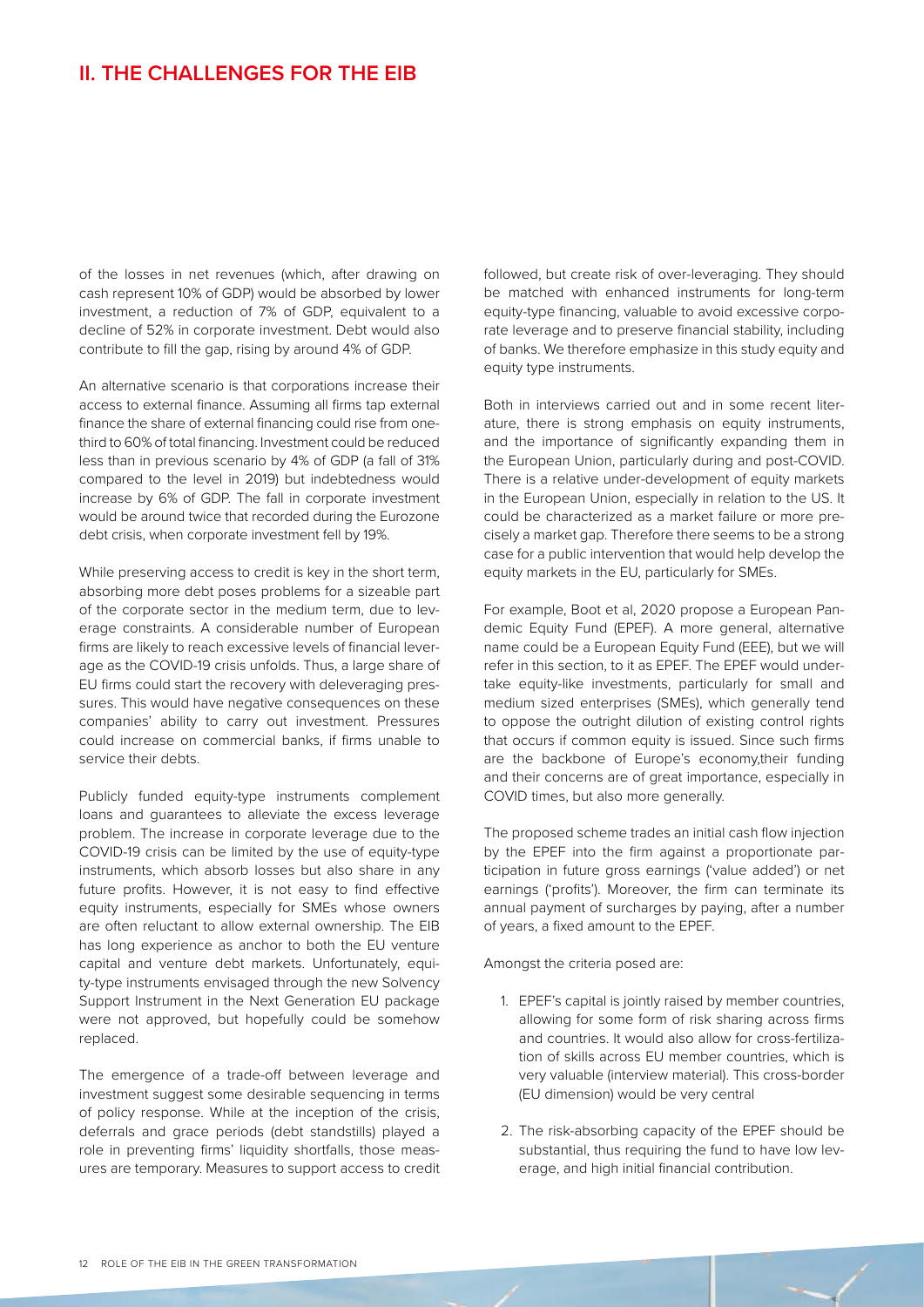- 3. The EPEF organisation would be run by professionals, using existing institutional infrastructure where possible.
- 4. Eligibility criteria for investment by the EPEF should be carefully set, such that adverse selection concerns (e.g. firms that were most probably not viable even before the crisis hit) are addressed. Uncertainty in COVID and post-COVID times does make the task of choosing companies to support more difficult, as unclear whether they will be viable in the long-term, due to the COVID shock, but clearly possible.

The general characteristics of the cash-against-surcharge scheme are as follows. Initial payments (from the EPEF to firms) are transfers – i.e. they carry no unconditional repayment obligation as a traditional debt claim would. Conditional on the firm being successful again in future years, the recipient firm would pay a surcharge to the fund. These payments flow directly into the EPEF, representing a conditional quasi-return to the EPEF and repayment of the initial cash transfer. To make the instrument attractive to firms, and reinforce temporary nature of the scheme, firms would have right to buy out the EPEF in the future. EPEF assumes both the risk of a loss of the initial transfer amount, and has the potential for earning future gains, ("capturing the upside") through receiving surcharges.

The cash-against-surcharge contract makes its performance dependent and renders the scheme equity-like. As a consequence of the initial transfer, firm leverage (and thus firm default risk) would decrease, in contrast to a loan of the same amount.

Boot et al (2020) suggest that from the perspective of speed and accountability, it may be helpful to entrust a well-established European agency with setting up, and eventually managing, the EPEF. The agency would act as a trustee, and the EPEF would not be part of the agency's balance sheet. The most likely candidate they suggest for filling this role is the European Investment Bank (EIB). Indeed, either the EIB or possibly better the EIF (interview material, Griffith-Jones and Naqvi, 2020, opcit) would be very well placed, given their expertise and extensive track record, to play such a role. The EPEF would need to hire staff with different skills to existing ones at EIB and EIF to fulfil their functions well.

Boot et al (2020) also suggest possible backing by the EU budget for the EPEF itself. The possibility for the European Commission to pledge current and future allocations from the EU budget towards its capital would be a way the EPEF might obtain direct funding. This source of equity funds for the EPEF could be augmented by voluntary (additional) contributions from some member states. These would not be transfers (subsidies) between countries, because to the extent that the scheme would allow for positive value generation by the EPEF, over the years, those returns would also be shared in proportion to the EPEF shareholdings.

In addition to its paid-in equity capital, the EPEF could also issue bonds. It could be opened for risk-bearing equity contributions by private investors, -e.g. institutional investors in Europe, such as pension funds or insurance companies, which have massive assets, in search for long-term investment opportunities. Today, these institutional investors have no or limited direct, equity-based access to Europe's SME market and its returns – and the EPEF could provide such an instrument. Furthermore, the EPEF could co-finance its activities with one or more private capital funds, to expand its leverage.

It is interesting that regarding equity instruments, the European Commission started a new pilot under DG for Research and Innovation. The European Innovation Council (EIC) will take direct equity in startups, early-stage companies (interview material). This is a valuable, though first step for creating more equity instruments at EU level. (for details, see Box below)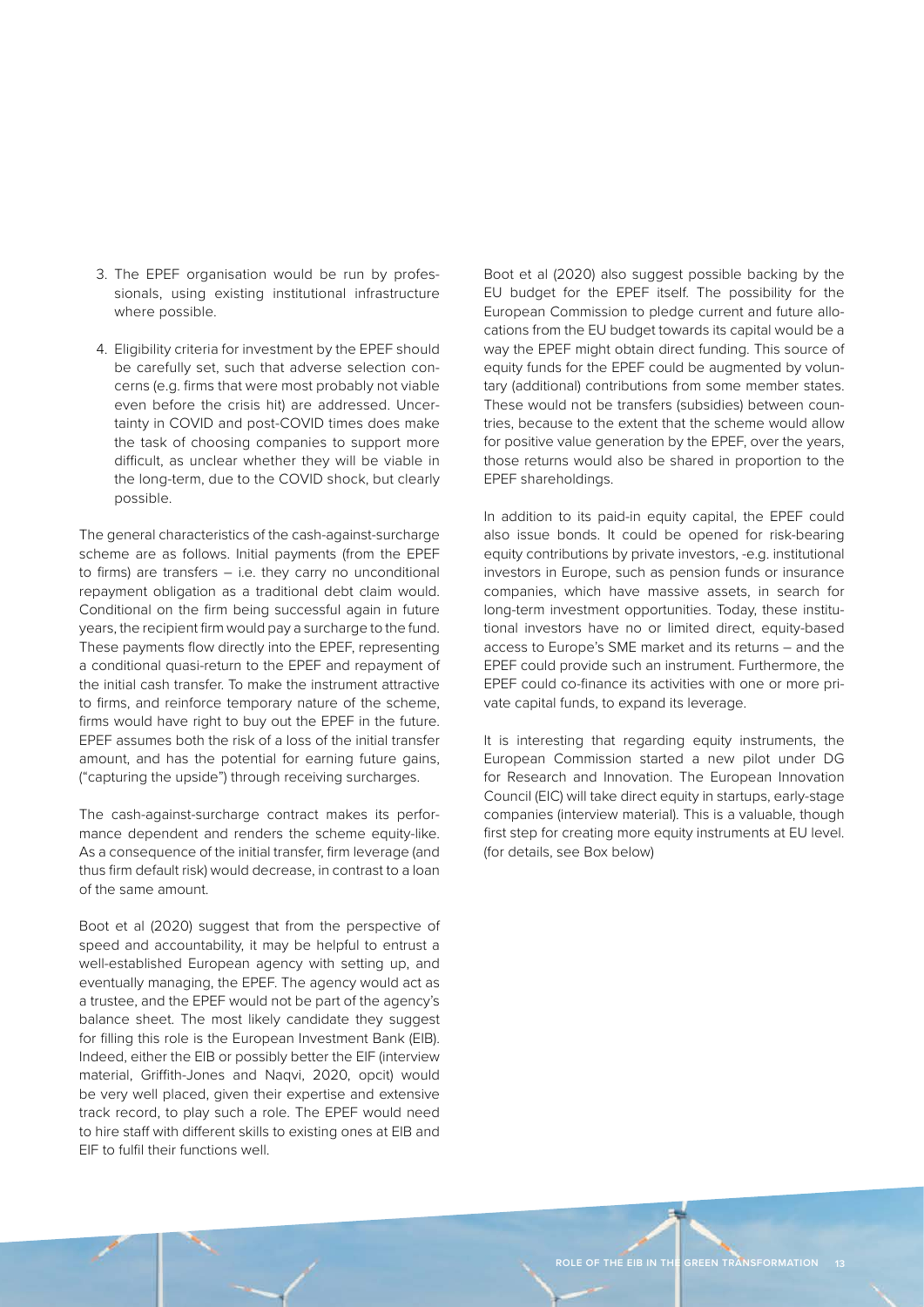#### **THE EUROPEAN INNOVATION COUNCIL (EIC)**

Initially designed following the DARPA experience in US, the European Commission designed the initial pilot program for the period 2018-2020, and the full implementation with the 2021-2027 Horizon Europe, under the Directorate-General for Research and Innovation (DG RTD). The aim of the program is to take direct equity in start-ups and early-stage companies, supporting industrial sectors requiring large amount of capital during their development stage and supporting the commercialization of high-risk, high-impact technologies in the European Union.

The 2018-2020 pilot program disbursed around €3 billion across three main subprogrammes [\(Funding | EIC](https://ec.europa.eu/research/eic/index.cfm?pg=funding)  [pilot - Research and Innovation - European Commission \(europa.eu\)\)](https://ec.europa.eu/research/eic/index.cfm?pg=funding):

- EIC Pathfinder Pilot: to promote collaborative, inter-disciplinary research and innovation on new technologies across consortia of entities from State members and associated countries.
- EIC Accelerator Pilot: to support the development and commercialisation of new products, services and business models of high-risk and innovative SMESs.
- Fast Track to Innovation (FTI): for consortia of entities, the program is dedicated to mature ground-breaking technologies, concepts and business models which are close to market, hence requiring a quick market uptake.
- EIC Horizon Prizes: awarded to those meeting a defined challenge without having received clear indication on how to achieve it.

On 6<sup>th</sup> January 2021, EIC began its operation with an initial investment of €178 million, invested in 42 companies ([European Innovation Council Fund: first equity investments \(europa.eu\)](https://ec.europa.eu/commission/presscorner/detail/en/ip_20_2530)).

#### *"*

*Equity and quasi-equity instruments also allow significant policy steer, to help channel both EIB resources towards specific sector or missions, for example toward innovation and especially low-carbon development…*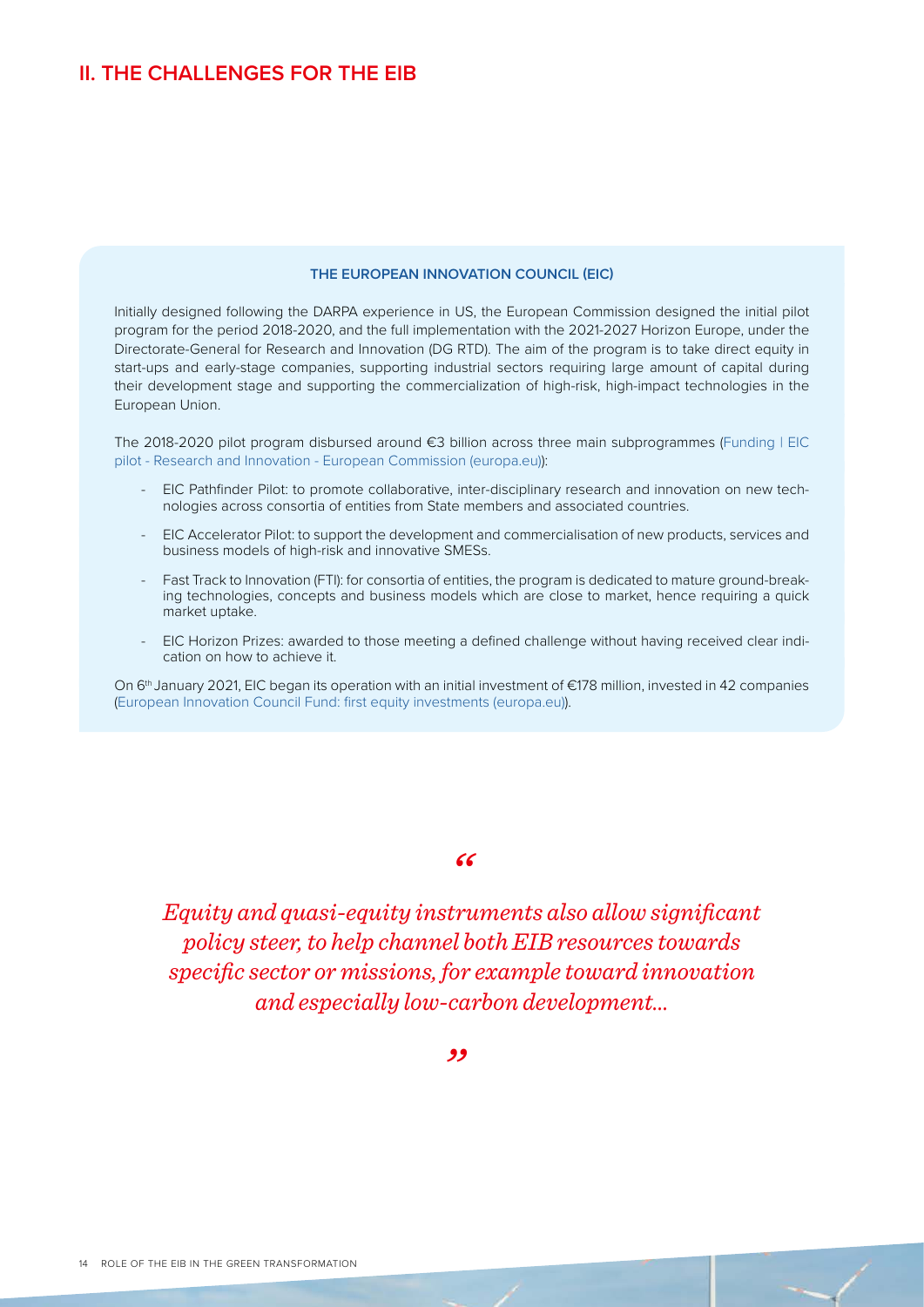#### <span id="page-16-0"></span>**4. THE GENERAL CASE FOR EQUITY OR EQUITY -LIKE INSTRUMENTS**

More generally, by managing a diversified portfolio of a wide range of financial instruments, public development banks, such as the EIB, help crowd in private investments in different modalities and assuming different levels and types of risk, adapted to varied categories and stages of activities. From the perspective of development banks like the EIB, there is the important issue about how future returns can be shared. Unlike loans, equity financing allows the EIB to capture the upside potential. Assuming more risks via equity may require significantly higher provisioning against EIB capital, (this may be problematic, especially if EIB capital is not increased by member states; as we argue below, such an increase in EIB capital would also be desirable for other reasons), but has the advantage that if the company/project becomes very profitable, the EIB will obtain part of the profits, which it can use to cross-subsidize socially or environmentally desirable operations and/or increase the EIB's own capital or reserves, leading to future increased ability to carry out larger or more transactions.

Equity and quasi-equity instruments also allow significant policy steer, to help channel both EIB resources towards specific sector or missions, for example toward innovation and especially low-carbon development, the latter particularly relevant in the context of this paper, and in the context of the EIB becoming a Climate Bank.

It may be interesting also to evaluate whether there is a need for so much higher capital requirements for equity and equity like instruments, as is currently the case, examining the record of these instruments. Though they clearly pose higher risks, they also can –if well structured- offer high potential profits. If this is the case, and is proved by their record, the case can be made for lower provisions of capital than is currently used, providing then an incentive for institutions like the EIB and EIF, to use equity or quasi-equity like instruments more.

Currently the EIB does not itself do equity investment (though as we discuss in detail below it is increasingly active in quasi-equity instruments, like venture debt); equity investment is nevertheless done by the European Investment Fund (EIF) and focused on SMEs. However, EIF invests only through funds, in which it is a limited partner. This makes the issue of using EIF equity instruments for policy steer and monitoring for their effectiveness in achieving the green transformation more difficult and indirect. However, clear directionality in the use of these indirect instruments, both for equity and loans, should also be increasingly implemented to enhance their effectiveness for the green transition.

Another valuable set of instruments in which EIB is active, which have some equity elements is so-called thematic finance. A problem is that these instruments will be the first ones to suffer with the budget cuts to the InvestEU and other relevant budgets (interview material).

Thematic transactions, for example, will include higher-risk and demonstration projects in areas of strategic importance but which have limited access to funding from traditional sources, such as support for operations under the Innovfin Energy Demonstration Projects instrument. This provides loans, loan guarantees or equity-type financing to innovative demonstration projects in the fields of energy system transformation, including renewable energy technologies, smart energy systems, energy storage, carbon capture and storage or carbon capture and use, helping them to bridge the gap from demonstration to commercialisation. Such projects are key for the transformation to a low carbon economy.

Deep-technology sectors require lots of capital for their development stage –due to high technological and market risks. Significant funding is required in the early stage, which will bear fruit in the long term. Venture capital (VC) is not the most appropriate model for funding – particularly in Europe where it is small in absolute terms, though growing, and small in ticket size, plus short-term in its vision. This led to the need to find additional instruments to have funding for non-bankable projects - like thematic ones – with a first loss guarantee that is sufficiently high – to help provide long term patient capital before VC comes in.

Ticket size of thematic loans goes from €7.5 million (average €15-30 million), but during COVID have gone up to €75 million in one company (funding for COVID vaccine to German Curevad). Thematic instruments were launched 4-5 years ago; it was important that these instruments were already developed before COVID. Similarly in the energy sector, the EDP Energy Demo Project for breakthrough technologies was established 7 years ago;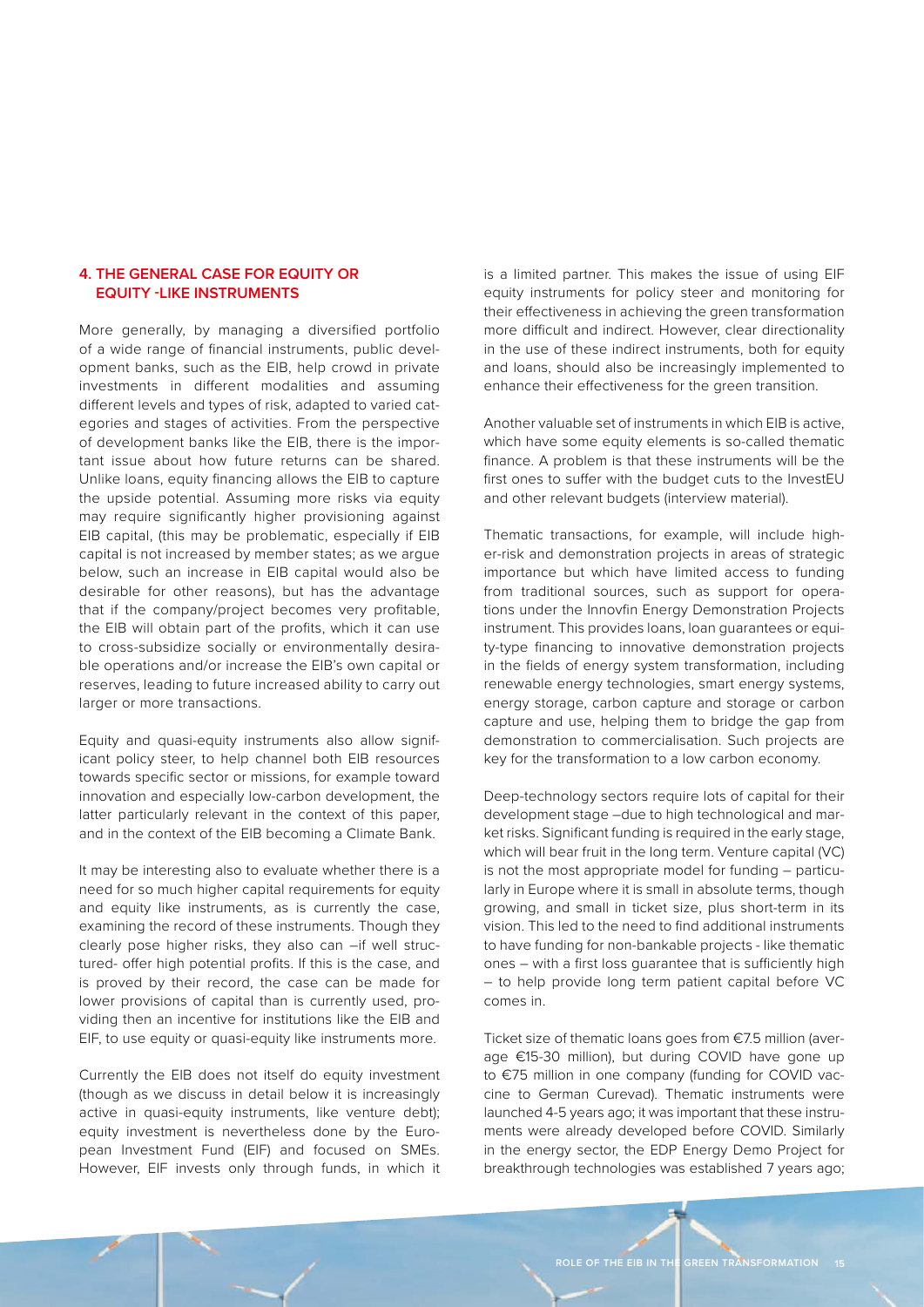the instruments are ready to be used, so easier to roll out, and apply them on a significant scale to contribute to the green transition – so now EIB has only to scale them up.

If the objective is to support innovation and innovative business models, especially for activities that reduce carbon emissions, a good instrument seems to be equity financing, either directly in individual companies, or through a diversified portfolio. While some of the businesses seeking investment may ultimately fail, the gains from a few winners should compensate the failures of the losers, and, as mentioned above, may generate significant net profits.

There are other mechanisms through which DBs can "capture the upside", such as debt instruments with equity kickers (e.g. warrants). One such instrument being currently successfully applied mainly by the European Investment Bank (EIB) and other DBs is venture debt to support "innovative enterprises". If a business does well, the EIB gets part of that higher profit as compensation for taking a higher risk. This is usually done by a loan that is converted into an equity-linked instrument (warrants) or profit participation. Venture debt also has the virtue of financing the growth stages of companies, for example for scaling up from pilot to mass manufacturing, further development of R&D, and international expansion.

### *"*

*(Thematic loans) and instruments were launched 4-5 years ago… (they) are ready to be used, so easier to roll out, and apply them on a significant scale to contribute to the green transition – so now EIB has only to scale them up.*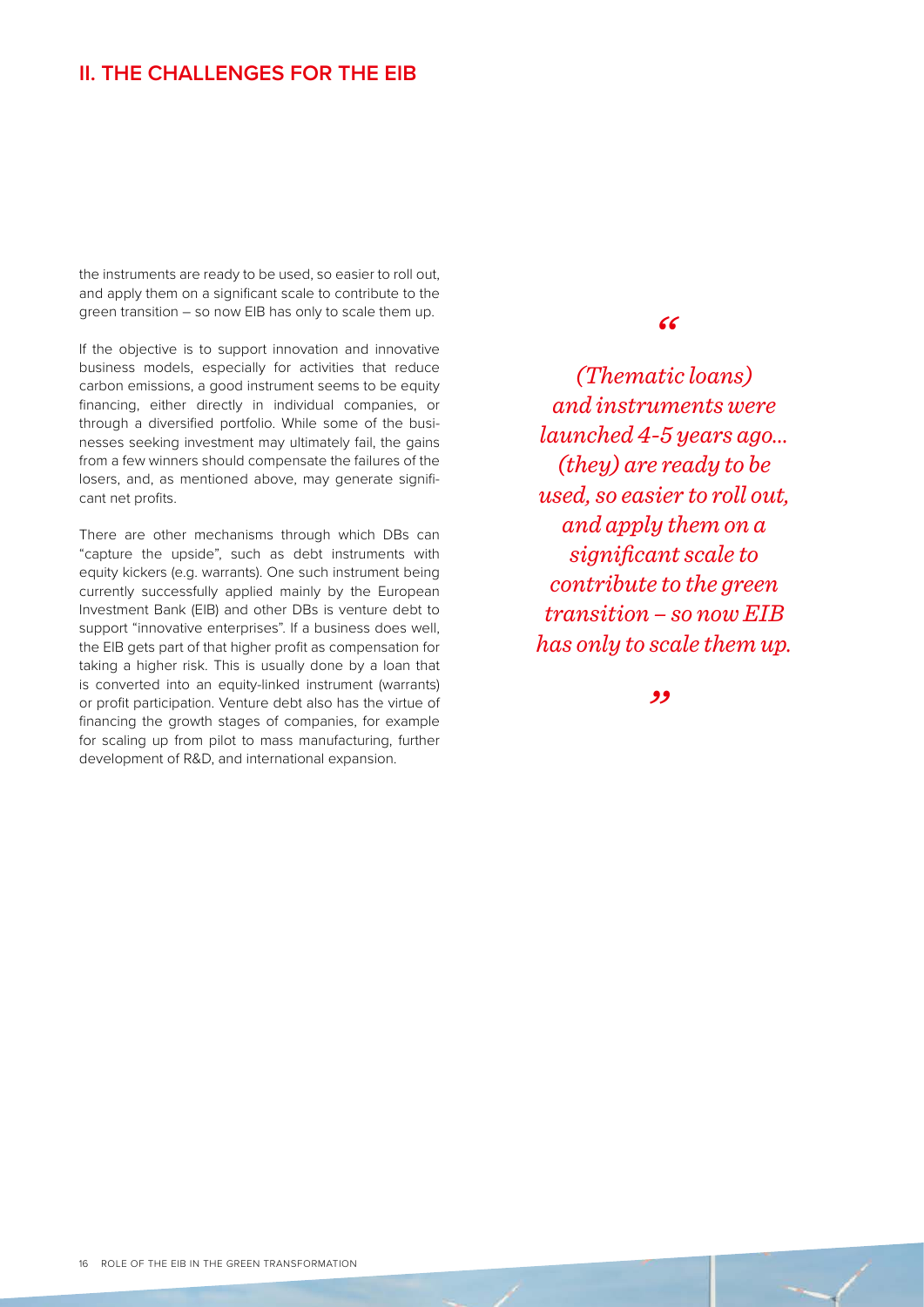# <span id="page-18-0"></span>**III. EIB INSTRUMENTS, INCLUDING FOR THE GREEN TRANSITION**

Green Transition represents one of the most important areas of disbursement for EIB, with €170 billion disbursed for investments related to climate action and environmental protection since 2012 and with almost one-third of the financing for investments in climate action in 2019. Financial resources have been distributed through a variety of instruments, depending on the goal of the investment, the risk of the project, but also the type of companies or public institution participating in the investments.

Direct loans are usually disbursed to large companies and for big projects while second-tier financial products are offered to small companies and for small projects. Direct loans are particularly valuable, for example, for carrying out a green "industrial policy", as the EIB itself decides which projects/programs it will fund, giving it the ability to implement clear green transformation criteria in their decision-making process. Further, EIB can use concessional resources, if there are clear externalities, e.g. environmental, and apply them in financial instruments, which are not easily available in the private financial markets. Financial and technical advisory services complement the financial products offered by EIB.<sup>2</sup>

While traditional financial instruments, as loans, have been used for many years, some more recent and innovative financial instruments increase the offer of products able to also capture the upside when the investment is profitable. This allows a reflow of resources that could be reinvested in other projects in the future, making funding projects in the long term, for example for the green transition, more sustainable from a fiscal perspective.

The focus of the next section is on quasi-equity instruments offered by the EIB, specifically Venture Debt, an interesting financial product combining the possibility to both absorb the risk of the company, but also to share the upside.

Currently, EIB is the institution in the European Union disbursing the highest amount of resources per year in VD products. Although EIB did not specifically design this instrument initially for green investments, positive lessons and best practices from other sectors are and could increasingly be adapted in light of the sharply increasing green mission of the bank.

#### **1. VENTURE DEBT IN EUROPE AND THE ROLE OF EIB**

Venture debt (VD, hereafter) is an instrument for financing start-up companies, combining the characteristics of both Venture Capital (VC, hereafter) and debt, that allows young and fast-growing companies to raise additional financial resources without further dilution. This financial instrument can be structured both as short-term bridge loans and as long-term and growth-oriented loans, usually includes a grace period before the beginning of the repayment and also includes a small fraction of equity as warrant. VD products were initially introduced in the USA in the '70s and became popular by the end of the century. In Europe, VD instruments became popular 10 years after the surge in popularity in the USA.

VD is a quasi-equity type of instrument that is usually issued to start-ups immediately after an equity round from a VC fund. VD instruments can also be disbursed to companies between their initial financing phase (angel investors or other sources) and before their access to debt or public equity markets. VD products are issued to companies as loans, for which the remuneration is linked to companies' performance, as the remuneration of equity investments. **Recipients are usually new and fast-growing companies lacking the capacity to repay traditional loans. This can of course include companies in the area of the green transformation.**

VD represents an alternative to traditional debt instruments for high-growth start-ups that lack the traditional requirements to obtain bank loans (collateral, operating cash flow) and do not want to further dilute the ownership. US and European Venture Financing markets are the largest in size, although they are very different. Table 1 below reports the main figures of the Venture Financing markets in the USA and Europe.

<sup>2</sup> [How to get help for your climate project \(eib.org\)](https://www.eib.org/en/about/priorities/climate-action/get-support/index.htm) – *accessed on 16/12/2020*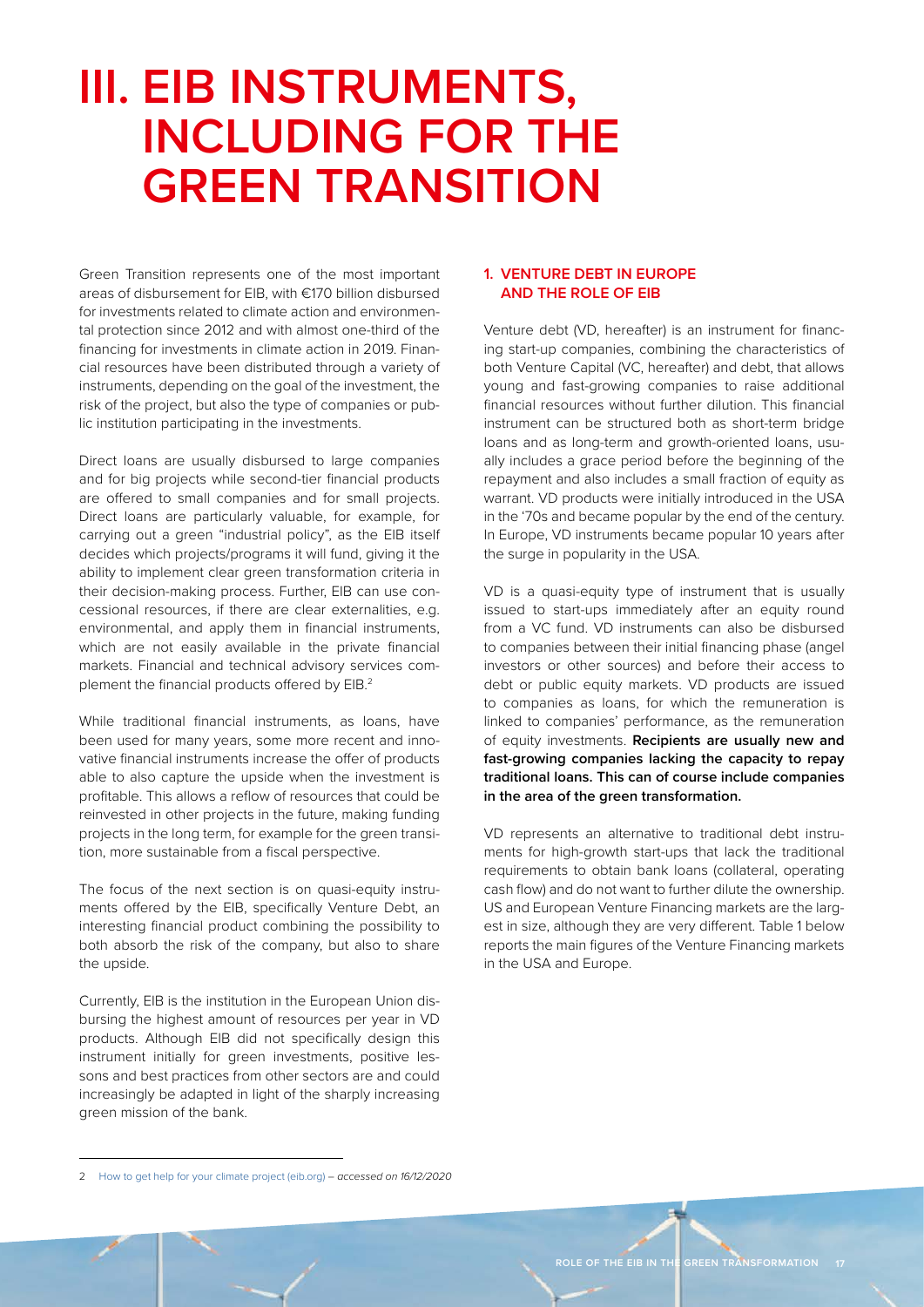### <span id="page-19-0"></span>**III. EIB INSTRUMENTS, INCLUDING FOR THE GREEN TRANSITION**

|               | <b>VENTURE FINANCING</b><br><b>€BILLION</b> | <b>VENTURE FINANCING</b><br>% GDP |
|---------------|---------------------------------------------|-----------------------------------|
| US            | 102                                         | 0.53%                             |
| <b>EUROPE</b> | 21                                          | 0.13%                             |

#### **TABLE 1 - Venture Financing markets in the USA and Europe, 2018**

Source: [EFSI Equity Strategy Corporate Finance – MGF to date \(eib.org\)](https://www.eib.org/attachments/general/events/egff-slides.pdf)

In 2018, the total amount disbursed in Venture Financing (VF, hereafter) in US was 0.53% of total GDP, equal to €102 Billion. In Europe, the share of VF is lower than in the US market, accounting for only 0.13% of the

sum of the GDPs of all European countries. Looking at the composition of VF, specifically at VC and VD, Table 2 below reports the figures for the US and European market.

#### **TABLE 2 - Venture Capital and Venture Debt in the USA and Europe, 2018**

|                          | <b>US</b> | <b>EUROPE</b> |
|--------------------------|-----------|---------------|
| <b>VENTURE FINANCING</b> |           |               |
| €BILLION                 | 102       | 21            |
| <b>VENTURE CAPITAL</b>   |           |               |
| €BILLION                 | 86.7      | 20            |
| % VENTURE FINANCING      | 85%       | 95%           |
| <b>VENTURE DEBT</b>      |           |               |
| €BILLION                 | 15.3      | 1.05          |
| % VENTURE FINANCING      | 15%       | 5%            |

Source: [EFSI Equity Strategy Corporate Finance – MGF to date \(eib.org\)](https://www.eib.org/attachments/general/events/egff-slides.pdf)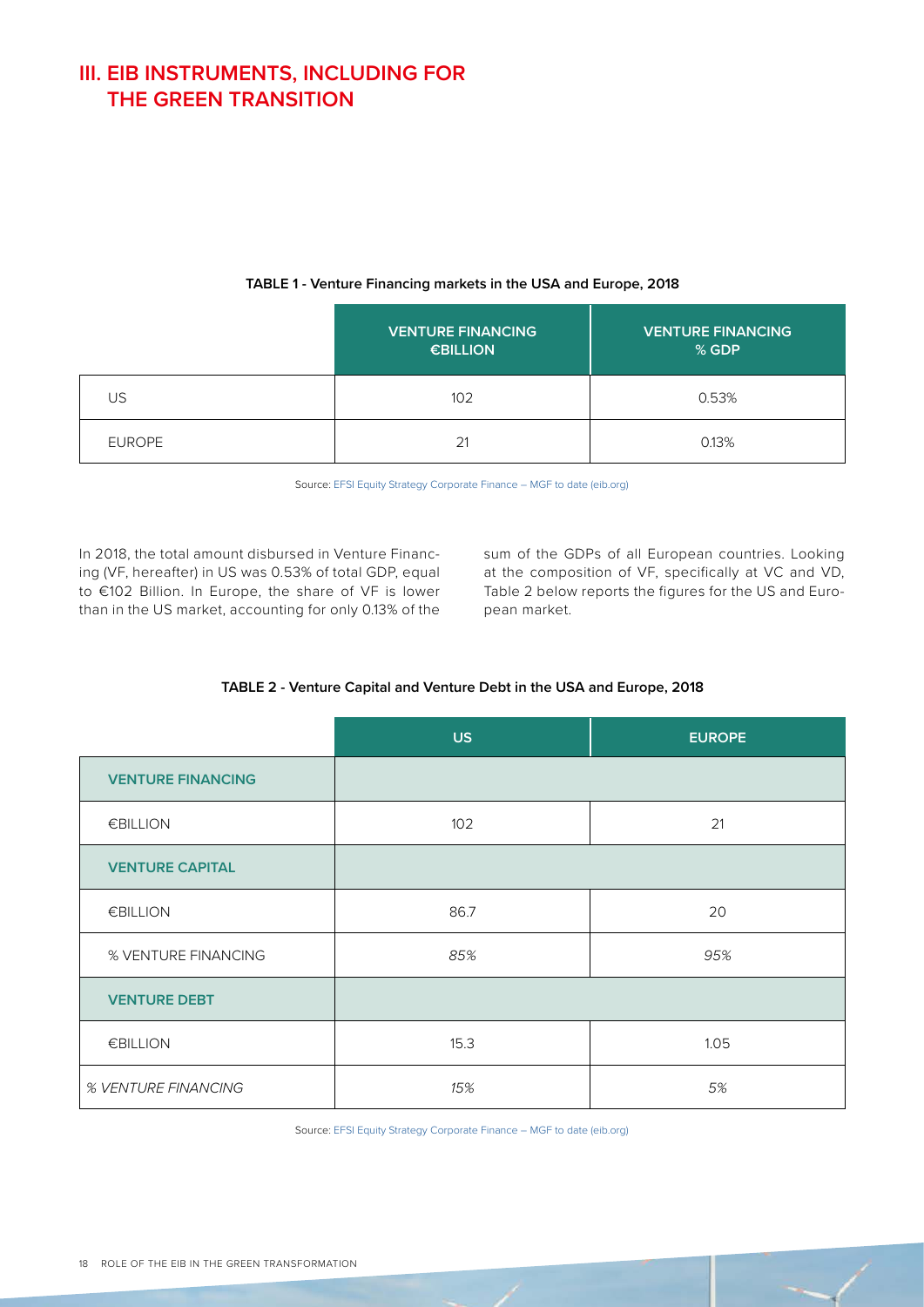<span id="page-20-0"></span>In both USA and Europe, VC represents the largest share of VF, although with quite remarkable differences in terms of total disbursement. In 2018, the overall amount of resources disbursed through VD instrument in the USA was equal to €15.3 billion, equal to 15% of the entire VF resources. The same year, in Europe, accounted for only 5% of the total VF, with an overall amount of €1billion.3

In USA, there are many large banking and non-banking VLs. In Europe, where there is a lower number of VLs, the players that have disbursed the highest overall amount of VD products is Kreos, an English private growth debt firm, that disbursed over €2 billion since the beginning of its operations in the yearly 2000, followed by the European Investment Bank. We can therefore see that the EIB is a very important actor in the VD debt.

#### **2. EIB IN THE EUROPEAN VENTURE DEBT MARKET**

EIB is the second largest player in terms of overall disbursement in the (short) history of the VD market in Europe and the first institution in terms of yearly disbursement. It began its VD activities in 2015 and, after one year, moved its VD product under the Juncker Plan (EFSI), where it remains up to this moment. EIB is the main VL institution in terms of yearly disbursement, with more than €600 million disbursed, on average, every year.<sup>4</sup> All VD transactions of EIB are backed by the financial guarantee under the European Fund for Strategic Investments (EFSI). EIB offers long-term VD products for innovative, fast-growth start-up companies in the late VC and growth stage.<sup>5</sup> usually excluded from commercial banks' financing. Over the period 2016-2019, EIB disbursed €1.9 billion in VD operations for more than 100 companies across 22 EU countries. Table 3 below presents the main characteristics of the VD product offered by EIB.

#### *"*

*EIB offers long-term (Venture Debt) products for innovative, fast-growth start-up companies in the late VC and growth stage, usually excluded from commercial banks' financing.*

<sup>3</sup> [The Venture Climate \(sec.gov\)](https://www.sec.gov/spotlight/sbcfac/2020-02-04-presentation-pitchbook-venture-climate.pdf) – *accessed on 24/11/2020*

<sup>4</sup> EIB remains the largest venture debt provider in the EU – *accessed on 24/11/2020*

<sup>5</sup> [Quasi-equity: A new financial structure for a new challenge \(eib.org\)](https://www.eib.org/en/stories/quasi-equity-a-new-financial-structure-for-a-new-challenge) – *accessed on 24/11/2020*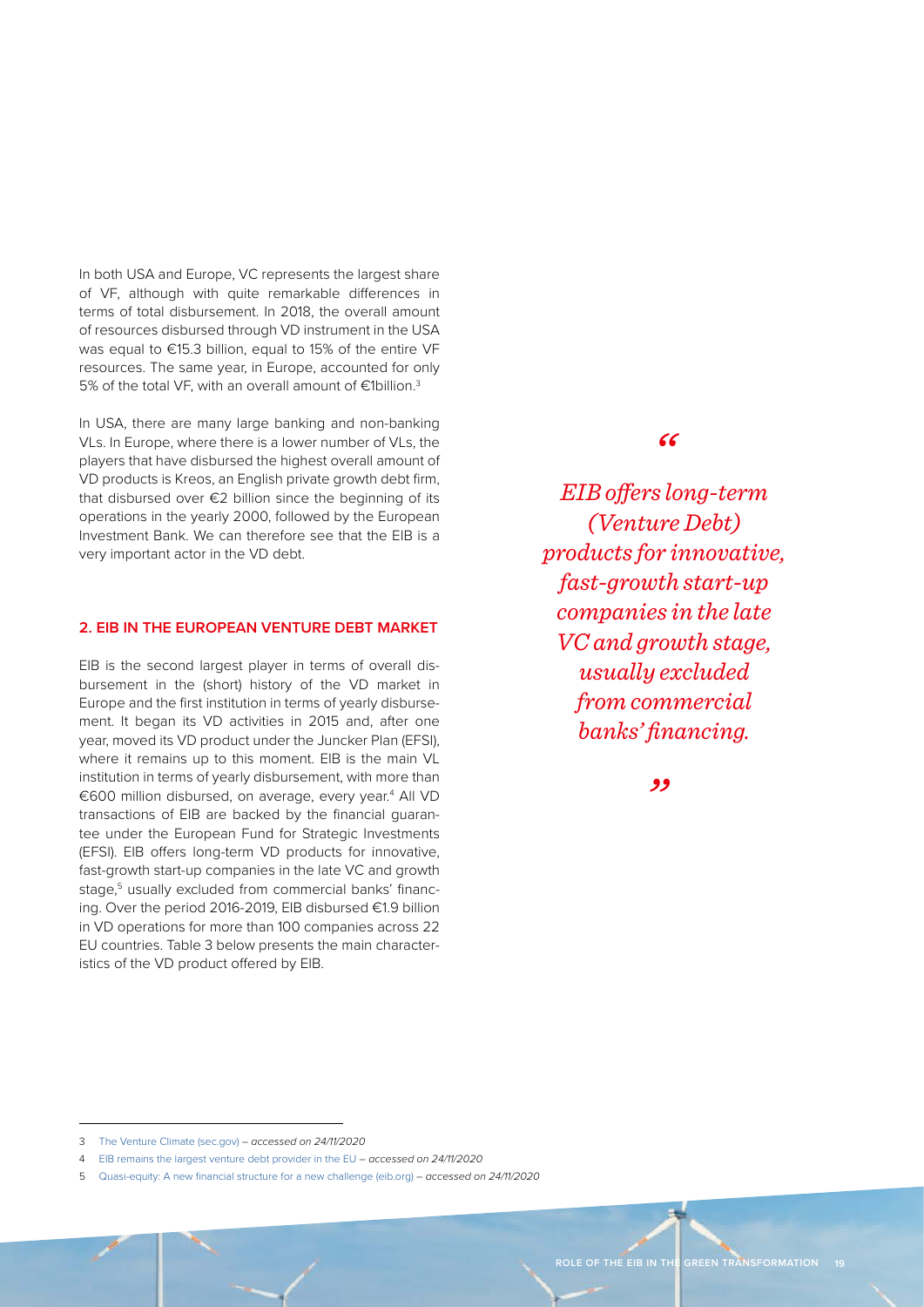## <span id="page-21-0"></span>**III. EIB INSTRUMENTS, INCLUDING FOR THE GREEN TRANSITION**

| <b>CANDIDATES</b>                  | Companies with up to 3000 employees                                                                                                                    |
|------------------------------------|--------------------------------------------------------------------------------------------------------------------------------------------------------|
| <b>COMPANIES' STAGE</b>            | Late venture capital/growth stage                                                                                                                      |
| <b>KEY REQUIREMENTS</b>            | High growth investment in R&I                                                                                                                          |
| <b>DISBURSEMENT PER OPERATION</b>  | €7.5 - 50 million                                                                                                                                      |
| <b>CO-INVESTMENT</b>               | Up to 50% of eligible project costs                                                                                                                    |
| <b>INTEREST RATE</b>               | $3\% - 10\%$                                                                                                                                           |
| <b>APPROVAL</b>                    | 3 - 5 months                                                                                                                                           |
| <b>AVAILABILITY</b>                | Up to 3 years                                                                                                                                          |
| <b>REPAYMENT</b>                   | 4 to 6 years after drawdown<br>$\overline{\phantom{a}}$<br>Performance based<br>$\bar{a}$                                                              |
| <b>RETURN STRUCTURE - DILUTION</b> | <10% equity                                                                                                                                            |
| <b>PRICING</b>                     | Cash Interest<br>$\sim$<br>Compound interest (PIK)<br>$\overline{\phantom{a}}$<br>Warrants<br>Profit participation<br>$\overline{\phantom{a}}$<br>Etc. |

#### **TABLE 3 - Main characteristics VD product offered by EIB**

Source: [EIB Venture Debt](https://www.eib.org/attachments/general/events/eib-venture-debt-oct-19.pdf) and Deloitte (2019)<sup>6</sup>

<sup>6</sup> Deloitte (2019):<https://www.eib.org/attachments/general/events/eib-venture-debt-market-study.pdf>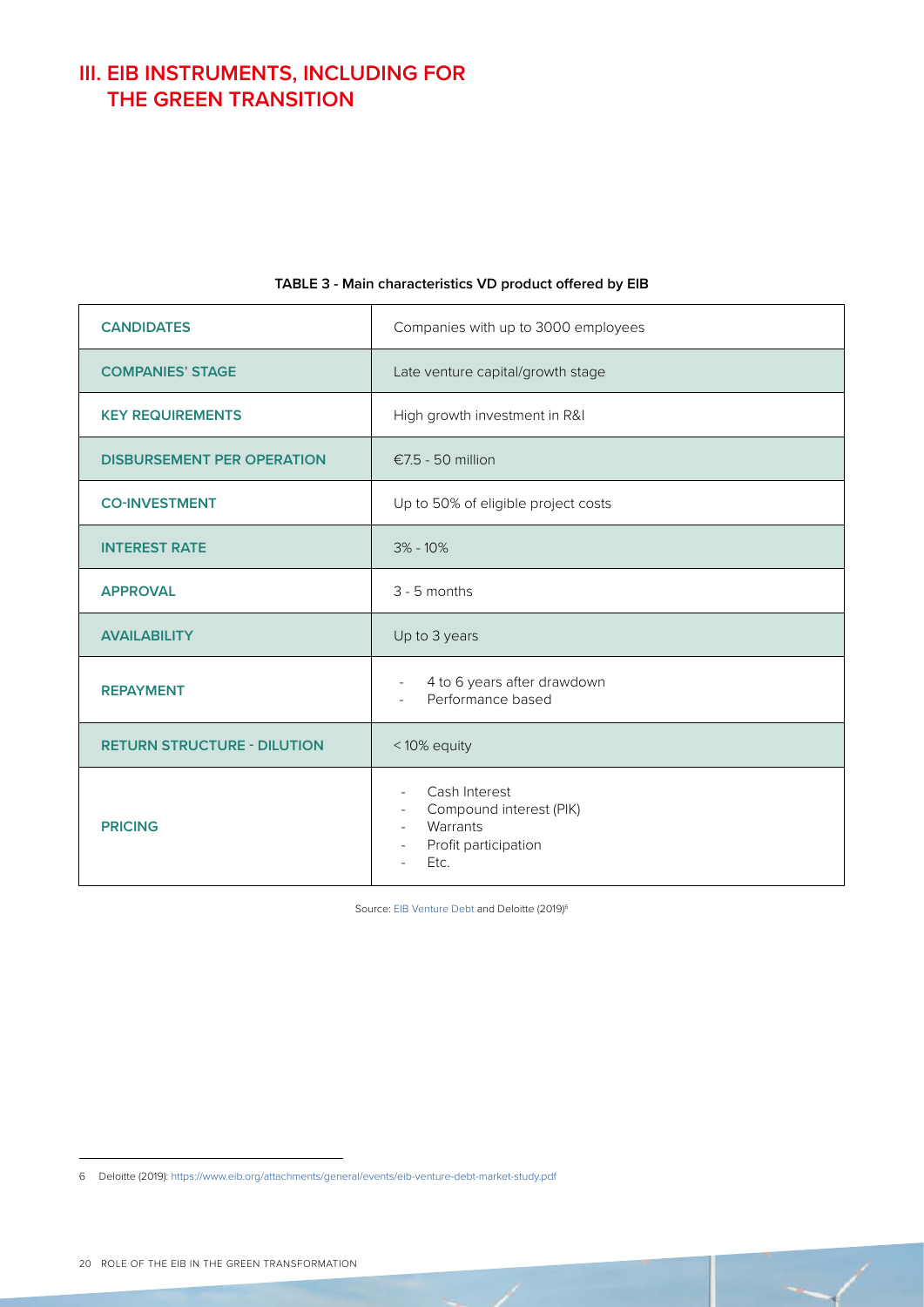Eligible candidates include companies with up to 3000 employees investing in growth-enhancing projects, for which EIB provides 50% of the necessary resources, leaving space for co-investment with either companies' own resources or with third-party investors. Contracts are usually approved within 5 to 7 months and financial resources from VD instruments are usually up to 3 years after signing the contract.<sup>6</sup> Products are structured with an initial grace period of 4 years before the first repayment and another grace year before the beginning of the remaining regular repayment instalments.<sup>7</sup> VD products are also structured including a small fraction of equity due to a warrant; other modalities of servicing venture debt are usually cash,<sup>8</sup> but also profit participation and/or cash/ capitalized interest (compound interest).9

Compared to traditional VD instruments, where the dilution is usually lower than 1%, the VD product issued by EIB involves a greater share of potential debt conversion into equity via a warrant (up to 10%, or even more, whereas market providers only allow up to 1%); these warrants, however do not imply any active role, nor direct involvement, of EIB in the daily management of the funded company. However, the EIB could, as in all direct instruments, exercise discretionality in the type of sector, or other criteria (including carbon intensity) used for approving such transactions.

The amount of disbursement per VD operation is between €7.5 million and €70 million, with an interest rate between 3% and 10%. Table 4 below reports the top 5 recipient countries in terms of VD instrument issued by EIB, over the period 2016-2019.

### *"*

*Compared to traditional VD instruments, where the dilution is usually lower than 1%, the (Venture Debt) product issued by EIB involves a greater share of potential debt conversion into equity via a warrant (up to 10%, or even more, whereas market providers only allow up to 1%).*

<sup>7</sup> [EFSI Equity Strategy Corporate Finance – MGF to date \(eib.org\)](https://www.eib.org/attachments/general/events/idff-presentation-by-gergely-krajcsi.pdf) – *accessed on 24/11/2020*

<sup>8</sup> Deloitte (2019):<https://www.eib.org/attachments/general/events/eib-venture-debt-market-study.pdf>

<sup>9</sup> [EIB Venture Debt](https://www.eib.org/attachments/general/events/eib-venture-debt-oct-19.pdf) – *accessed on 24/11/2020*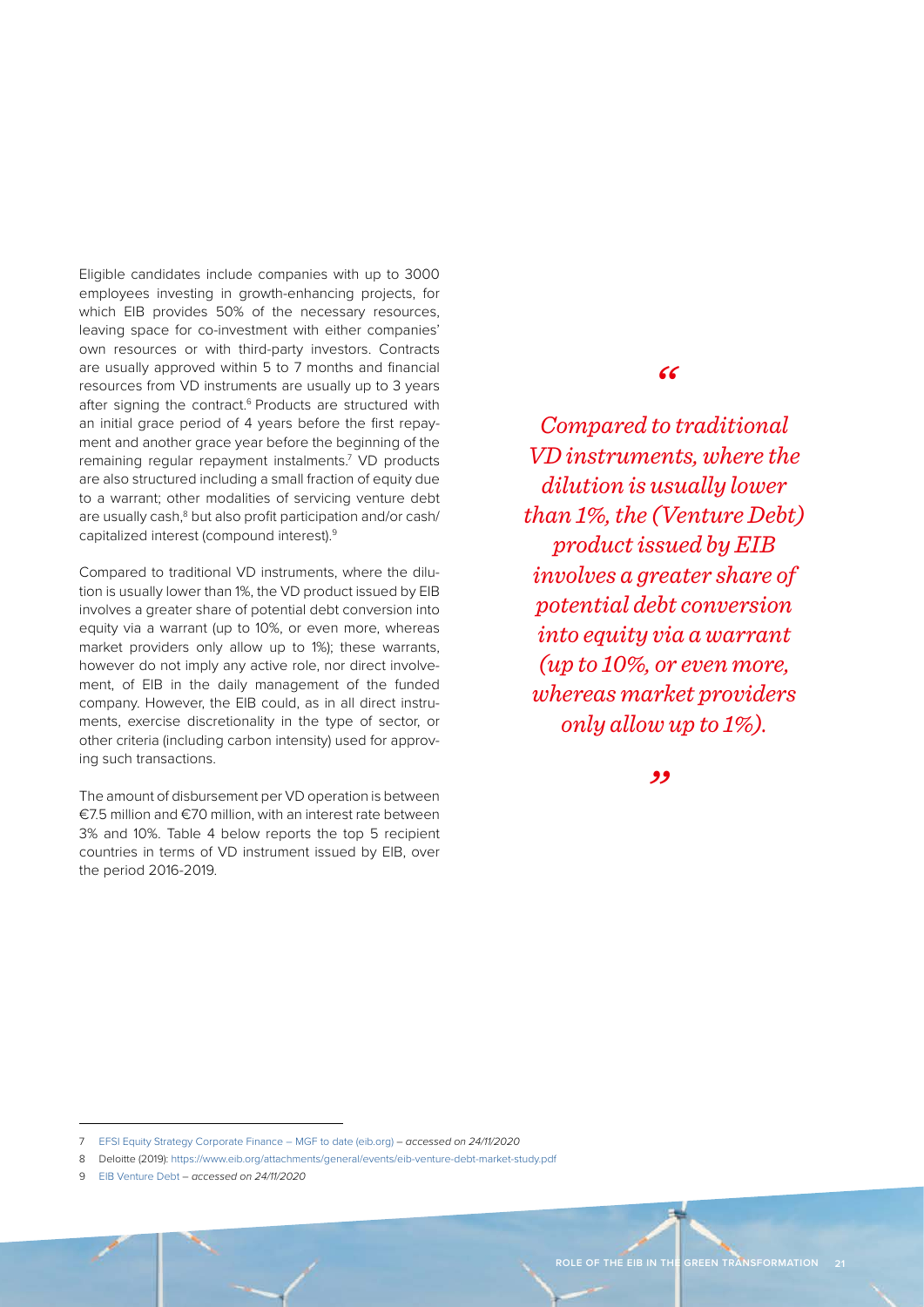### <span id="page-23-0"></span>**III. EIB INSTRUMENTS, INCLUDING FOR THE GREEN TRANSITION**

| <b>COUNTRY</b> | % DISBURSEMENT | €MILLION |
|----------------|----------------|----------|
| France         | 24%            | 456      |
| Germany        | 23%            | 437      |
| Sweden         | 8%             | 152      |
| Finland        | 8%             | 152      |
| Italy          | 6%             | 114      |
| <b>TOTAL</b>   | 69%            | 1.3B     |

#### **TABLE 4 - Top 5 recipient countries over the period 2016-2019**

Source: [EFSI Equity Strategy Corporate Finance – MGF to date \(eib.org\)](https://www.eib.org/attachments/general/events/idff-presentation-by-gergely-krajcsi.pdf)

France and Germany are the countries receiving almost half of the overall disbursement in VD products, having received more than €400 million each over the 3 years of EIB VD operations. Sweden, Finland and Italy are the remaining top 5 countries, which have however received one third compared to the financial resources received by France and Germany.

In partnership with the European Commission, EIB aims at increasing investments in Research & Innovation ("R&I"). The focus on VD operations is around 3 areas: *i)* Life Science; *ii)* Information and Comunication Technologies (ICT); and *iii)* Engineering.10 Table 5 below reports the list of macro and associated micro sectors of interest of EIB operations.

More specifically, the sectors of intervention include healthcare, pharmaceutical, biotech, IT (including software), clean tech and engineering and automation**. An important question is whether the sectorial focus could have bigger emphasis on sectors directly relevant for the green transformation**. Table 6 below reports the share and total amount of VD disbursement over the period 2016-2019, by sector.

<sup>10</sup> [EIB Venture Debt](https://www.eib.org/attachments/general/events/eib-venture-debt-oct-19.pdf) – *accessed on 24/11/2020*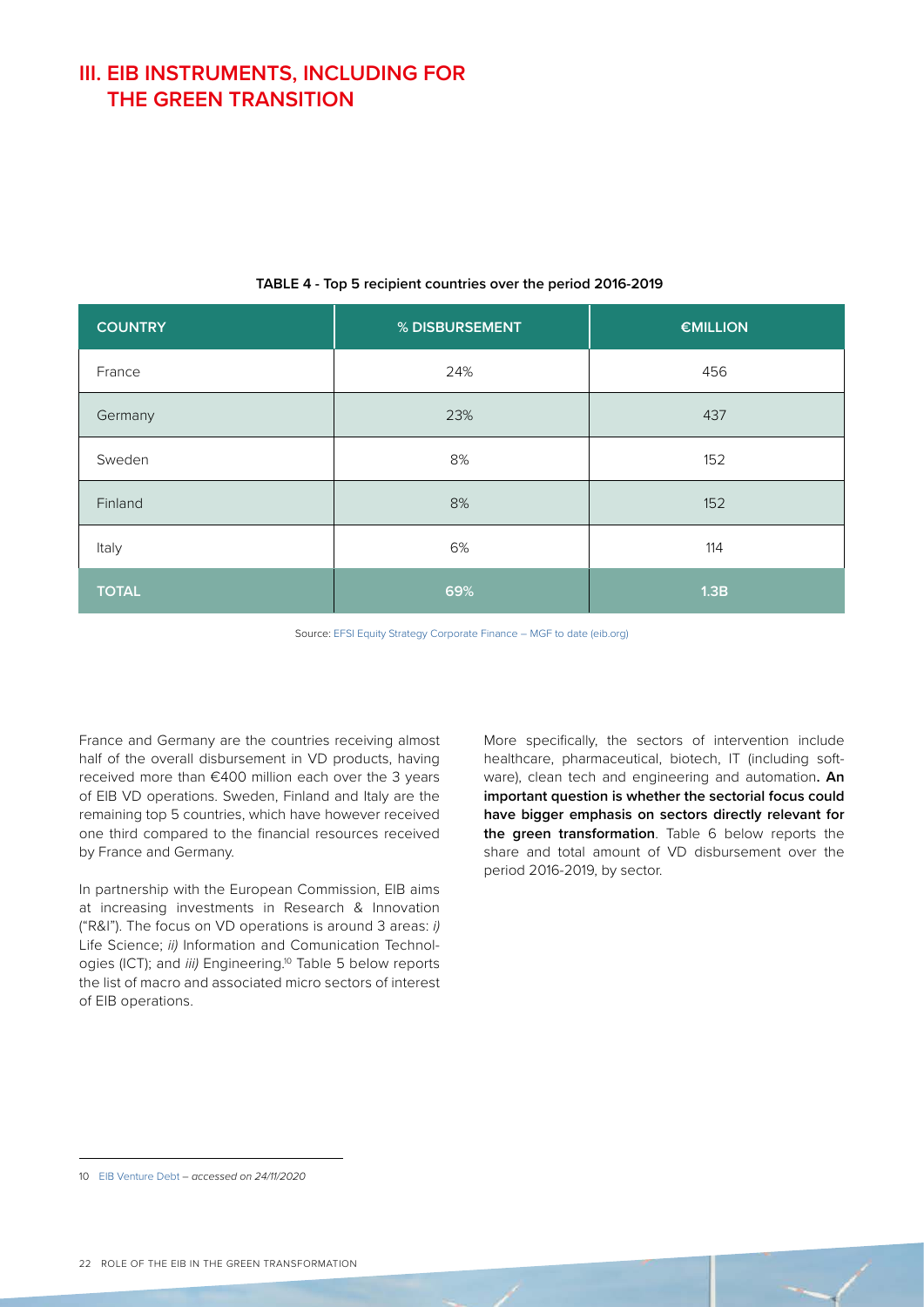<span id="page-24-0"></span>

| <b>MACRO SECTOR</b> | <b>SECTOR</b>                                    |
|---------------------|--------------------------------------------------|
| LIFE SCIENCE        | Biotechnology and drug development               |
|                     | Medical technologies                             |
|                     | Medical services                                 |
| <b>ICT</b>          | Software with emphasis on cybersecurity          |
|                     | <b>ICT Equipment</b>                             |
|                     | IT Services and e-commerce                       |
| <b>ENGINEERING</b>  | Advanced manufacturing and industrial innovation |
|                     | Energy and cleantech                             |
|                     | Chemicals                                        |

#### **TABLE 5 - EIB sectorial focus, by macro and micro sector**

Source: [EFSI Equity Strategy Corporate Finance – MGF to date \(eib.org\)](https://www.eib.org/attachments/general/events/idff-presentation-by-gergely-krajcsi.pdf)

#### *"*

*An important question is whether the sectorial focus could have bigger emphasis on sectors directly relevant for the green transformation.*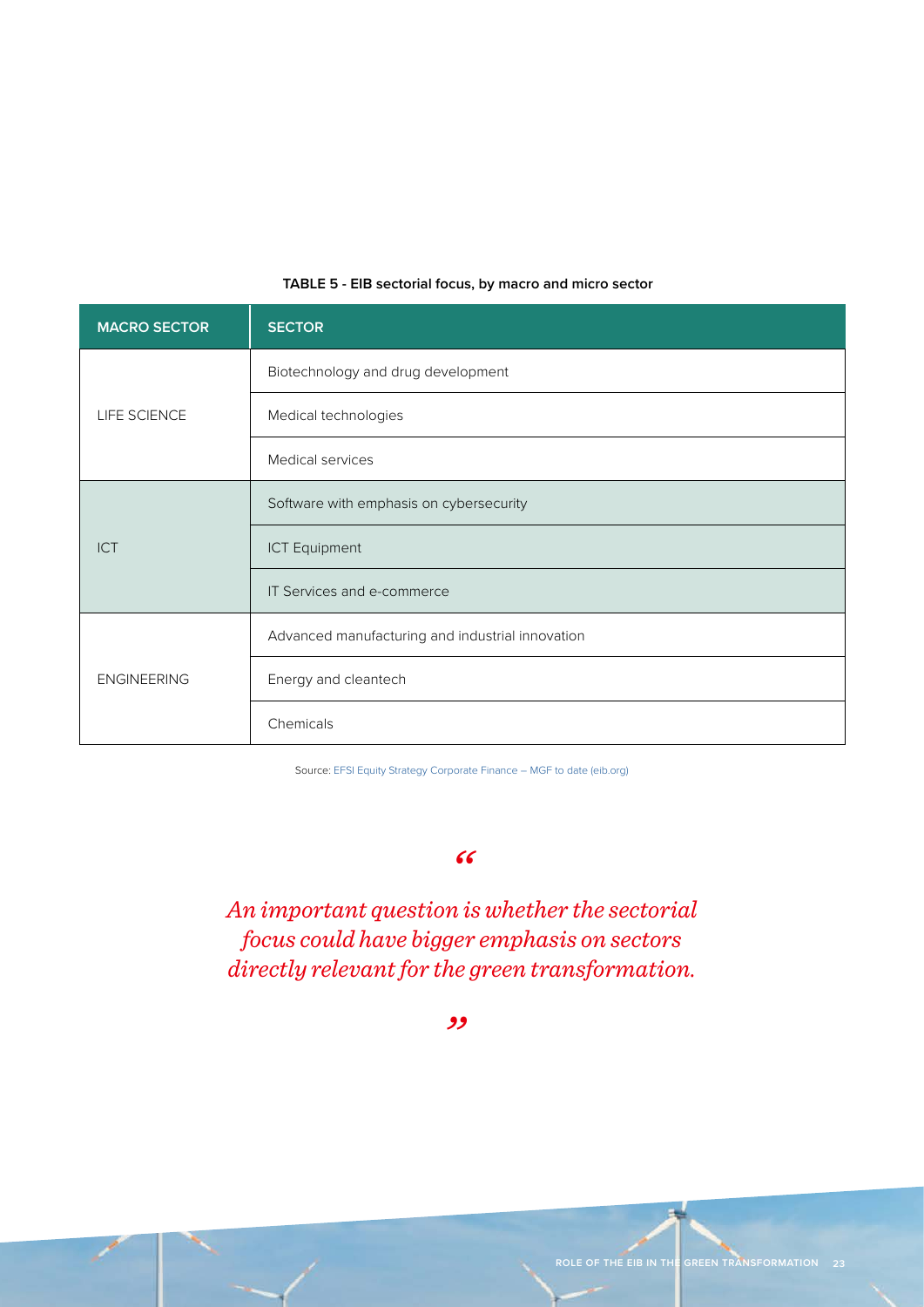### <span id="page-25-0"></span>**III. EIB INSTRUMENTS, INCLUDING FOR THE GREEN TRANSITION**

| <b>SECTOR</b>      | <b>SHARE OF DISBURSEMENT</b> | <b>€MILLION</b> |
|--------------------|------------------------------|-----------------|
| LIFE SCIENCE       | 44%                          | 840             |
| <b>ICT</b>         | 30%                          | 570             |
| <b>ENGINEERING</b> | 26%                          | 490             |
| <b>TOTAL</b>       |                              | €1.9B           |

#### **TABLE 6 - Amount disbursed per sector, over the period 2016-2019**

Source: [EFSI Equity Strategy Corporate Finance – MGF to date \(eib.org\)](https://www.eib.org/attachments/general/events/idff-presentation-by-gergely-krajcsi.pdf)

Life science is the sector that has attracted more financial resources, receiving €840 million over the period 2016- 2019, while ICT and Engineering are, respectively, the second and third macro sectors.

#### **3. EIB AND VENTURE DEBT IN LIGHT OF THE COVID-19 PANDEMIC**

The COVID-19 pandemic represents a worldwide challenge for companies, facing an increasing need of liquidity in the short-term and long-term capital for a prompt recovery as well as future investment. Development banks all over the world are providing short-term financial resources, to absorb the drop in revenues caused by the 2020 pandemic, through loans, grants and guarantees.

Pure equity instruments, on the contrary, have not been common during the first period of 2020. Among the reasons explaining why pure equity instruments have been so far little used is the difficulty to correctly price equity, particularly during periods of such high uncertainty; the difficulty to roll out equity investments compared to loans; higher associated costs of transaction; and special types of skills associated with equity instruments. One of the downsides about the use of loans instead of equity instruments is the risk to increase companies' leverage as a consequence of the increased debt, making companies insolvent.<sup>11</sup> In this context, quasi-equity instruments might represent a valuable solution; linking the remuneration of the financial instrument to companies' performance, it would be possible to absorb the downside (losses) but also the upside (profits), when economies will recover, and if companies do well.

From the perspective of the EIB, and indeed of other development banks, as well as commercial actors, having an equity kicker or warrant allows them to capture the upside of successful companies, thus sharing the profits, as well as the risks; such additional profits would increase reserves and/or capital, thus allowing an expansion of future operations (Griffith-Jones and Naqvi, opcit). However, for this to occur at a meaningful level, the scale of the equity kicker or warrant needs to be a sufficiently large proportion of each transaction.<sup>12</sup>

As a first response to the COVID-19 pandemic, EIB launched a guarantee fund of €25 billion, "Pan-European

<sup>11</sup> In Europe, companies indebtedness already increased by 4% to 6% of GDP during the COVID-19 pandemic - EU firms in the post-COVID-19 environment | VOX, CEPR Policy Portal (voxeu.org) – accessed on 25/11/2020

<sup>12</sup> VD instruments also have the additional advantage that they could both be structured as short-term bridge loans, but also as long-term growth enhancing instruments, covering both the immediate companies' need for liquidity and the need for capital to promote investments.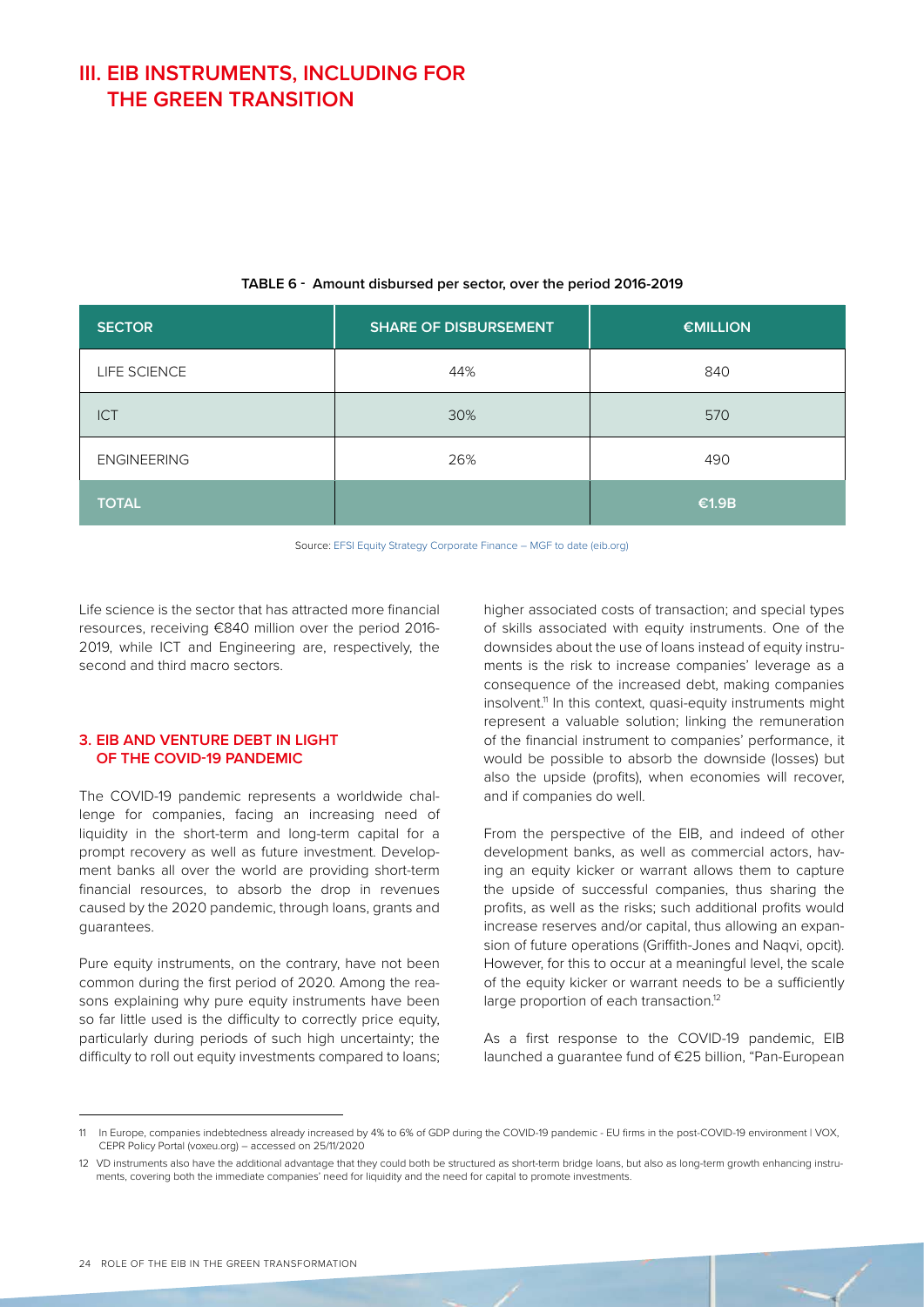Guarantee Fund", that it is hoped will mobilize €200 billion, assuming a leverage of 8. Of this, 7% of the resources are destined to VC and VD instruments in support of SMEs and midcaps.<sup>13,14</sup>

The "Pan-European Guarantee Fund", managed by EIB, has been created with contributions from all EU States, which participated proportionally in the guarantee fund according to their EIB share membership.15 EIB, as the majority of Development Banks, does not usually cover short-term working capital type of loans; during the COVID-19 pandemic however, EIB as many other DBs around the word, realized the urgent need for liquidity and working capital, and adjusted their instruments.

On the other side, expecting a fall in companies' investment in Europe as well as the major needs for investment for a green and just transition, there is also the increasing urgency of focusing on the long-term recovery phase, with appropriate instruments able to foster the recovery, absorb the downside, but also share the upside. In this regard, the fact that the VD product issued by EIB requires greater potential equity participation compared to traditional VD products is a key and positive factor for the long-term sustainability and, at least partial, self-subsistence of the fund, as well as the possibility of encouraging high priority activities, such as health and the green transformation.

A very successful example of VD by EIB is the loan made to German BioNTech, which has resulted in the first vaccine against COVID internationally approved and used. (see Box below)

#### **AN EXAMPLE OF QUASI-EQUITY PRODUCT DURING THE COVID-19 PANDEMIC - THE CASE OF THE GERMAN BIONTECH**

On 11th June 2020, EIB and the German BioNTech company signed an agreement for a VD operation of €100 million debt financing for the development of the COVID-19 vaccine in partnership with Pfizer. The German company, which already signed another VD agreement at European level in December 2019 for cancer research, also agreed to increase its own manufacturing capacity for a faster distribution of the vaccine at its own risk.

The loan is guaranteed by the European Commission and the EIB, which equally shared the guarantee. Resources, which are distributed in two equal instalments, come from the European Fund for Strategic Investments (EFSI) and from the InnovFin Corporate Research Equity fund, part of the Horizon 2020 program, and specifically from the Infection Diseases Finance Facility (IDFF), which already invested more than €500 million in the COVID-19 vaccine.

In December 2020, the COVID-19 vaccine developed by BioNTech and Pfizer was approved by the UK medicines regulatory authority and few days after the vaccine began to be administrated in the country. Few weeks later, Canada, Mexico and USA also approved the vaccine, while the decision of the EU is expected by late December/early January,

Source: EIB interviews and Investment Plan for Europe: European Investment Bank to provide BioNTech with up to €100 million in debt financing for [COVID-19 vaccine development and manufacturing \(eib.org\)](https://www.eib.org/en/press/all/2020-144-eib-to-provide-biontech-with-up-to-eur-100-million-in-debt-financing-for-covid-19-vaccine-development-and-manufacturing) 

<sup>13</sup> [covid19-paneuropean-guarantee-fund-factsheet-en.pdf \(eib.org\)](https://www.eib.org/attachments/press/covid19-paneuropean-guarantee-fund-factsheet-en.pdf) – *accessed on 25/11/2020*

<sup>14</sup> [EIB approves €5.1 billion for COVID-19 resilience, clean energy, rail transport and urban development](https://www.eib.org/en/press/all/2020-274-eib-approves-eur-5-1-billion-for-covid-19-resilience-clean-energy-rail-transport-and-urban-development) – *accessed on 25/11/2020*

<sup>15</sup> [covid19-paneuropean-guarantee-fund-factsheet-en.pdf \(eib.org\)](https://www.eib.org/attachments/press/covid19-paneuropean-guarantee-fund-factsheet-en.pdf)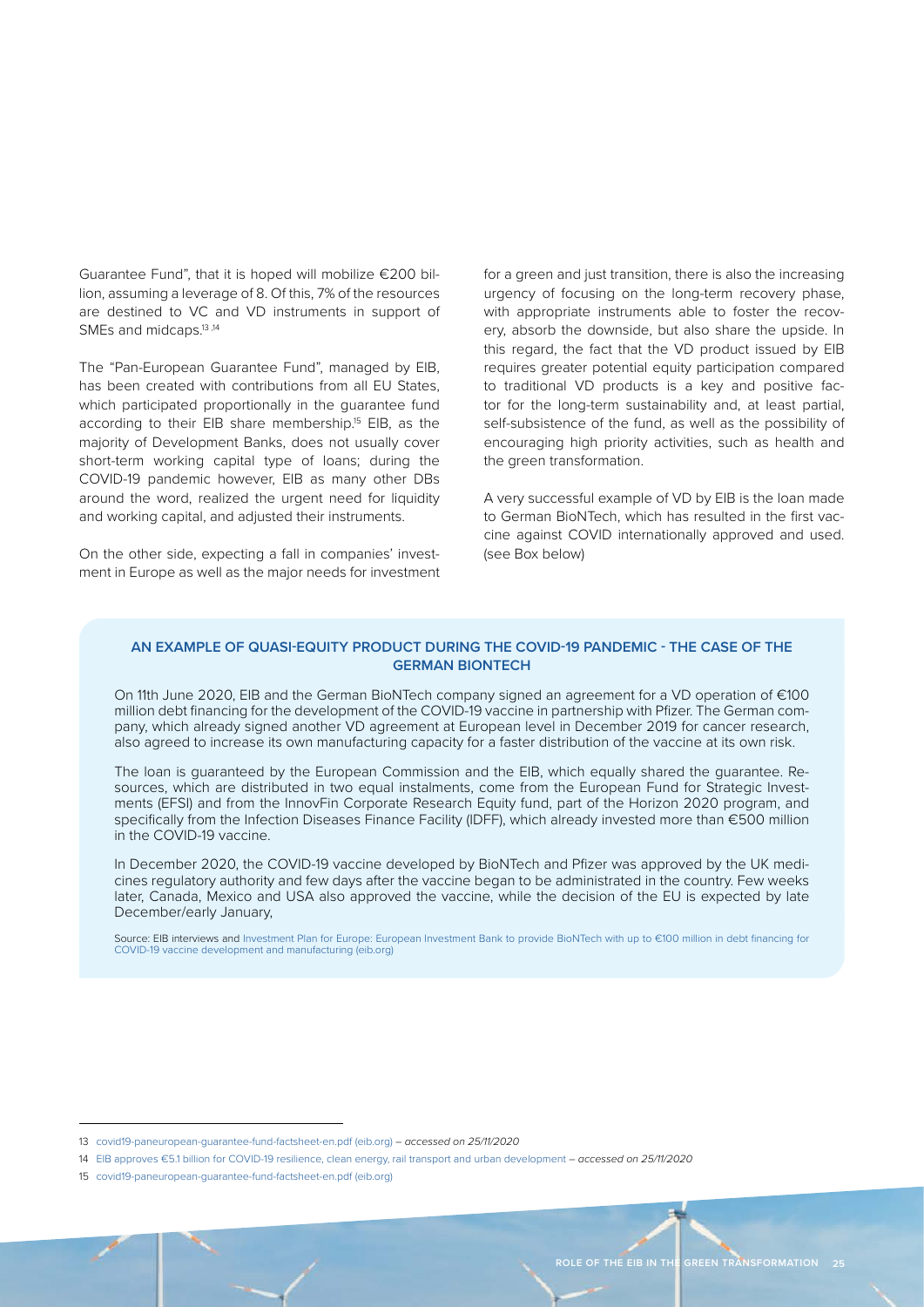# <span id="page-27-0"></span>**IV. CONCLUSIONS AND POLICY RECOMMENDATIONS**

Clearly the European Union has taken a major step with the European Green Deal that implies the EU will be carbon neutral by 2050, becoming the first major region in the world to declare this important target. The EIB will play a major role in helping the EU achieve this ambitious aim, by helping finance crucial investment, by helping catalyze additional finance, from the private sector, but also from other sources like national development banks for the green transformation in the EU and worldwide, and by providing its valuable in-house expertise to support this task.

It is important that the EIB has committed to align all its activities with the Paris Agreement, by the end of 2020, and to ensure that 50% of its activities will be in the green transformation by 2025, and to mobilize €1 trillion of investment by 2030 for this purpose. Outside the EU, the EIB is on track to fulfill the commitment made to increase its share of climate action financing in developing countries to 35% by 2020.

Important steps for the EIB to take these initiatives forward have been agreed unanimously by the EIB Board, in November 2020 in the Climate Roadmap; this Roadmap ensures, for example the use of the EU taxonomy to guide all EIB operations, as well as evaluating projects with a fairly high and rapidly increasing shadow price of carbon; at sectorial level, it has adopted a good policy on energy, with a strong commitment to renewables, and clear prohibition to finance expansion of fossil fuel capacity; furthermore, in the complex transport sector, it has agreed it will no longer support any further airport capacity expansion. It is also positive that all the EIB Group support for public transport would count towards the EIB green target. However, it could be argued that even stricter criteria could be introduced in the case of diesel buses and trains, to reduce carbon emissions.

As regards roads, the EIB Group will continue to support the development of the TEN-T road network in the EU, and strategic road corridors outside, where it considers there is a strong justification for doing so-like underdevelopment of the network, and where the projects meet an adapted economic test, including using shadow carbon prices. In the case of small roads, it is proposed to continue supporting investments within the context of regional development plans.

An important problem of this EIB approach is that it does not seem to sufficiently consider investing in alternative, often much cleaner modes of transport, like railways run on electricity, especially before low carbon competitive versions of cars really materialize (even though the EIB is planning to commit significant resources to support electro-mobility and the use of hydrogen, as becomes competitive, for transport). However, there is an important degree of uncertainty in this latter expectation, and its success will be enhanced precisely if the EIB and other EU institutions dedicate important resources, (financial and other) to R&D, and supporting high-risk companies, that will use such frontier technologies.

Also less positive is that climate action and environmental sustainability investments have, thus far, not been tracked in the EIF, as they are in the EIB. Nevertheless, the SMEs and enterprises in EIF's portfolio contributed to the EU's drive for green transition for many years, e.g. by investing in energy efficiency. However, it seems urgent to establish directionality and tracking of climate action and environmental sustainability investments also in the EIF, even though it may be more difficult, as it acts only via intermediaries.

Thus, an important conclusion of our analysis is that the EIB has important achievements in improving the quality and directionality of the investment it funds towards a far greater focus on the low-carbon economy, but that it must do even far more to improve this directionality, given the scale and urgency of the challenge of mitigating and adapting to climate change. It must move even further from being just a project taker (responding to demand coming from the private sector) to also project maker. (Griffith-Jones et al, 2020), and thus help in creation of new markets and sectors, such as for example that of hydrogen, so promising especially if generated competitively from green energy.

It seems another clear conclusion is that the EIB Group needs not only to do better, but also-**above all- needs to do more financing, given the scale of the investment required to achieve the ambitious targets required for achieving the Green Deal, and specifically for the recently adopted target of reduction of at least 55% of GHG emissions by 2030**!

Such an increase in scale can only be achieved by providing the EIB with higher resources, which would be channeled to help achieve its task of a green and just transition. Basically two routes are important and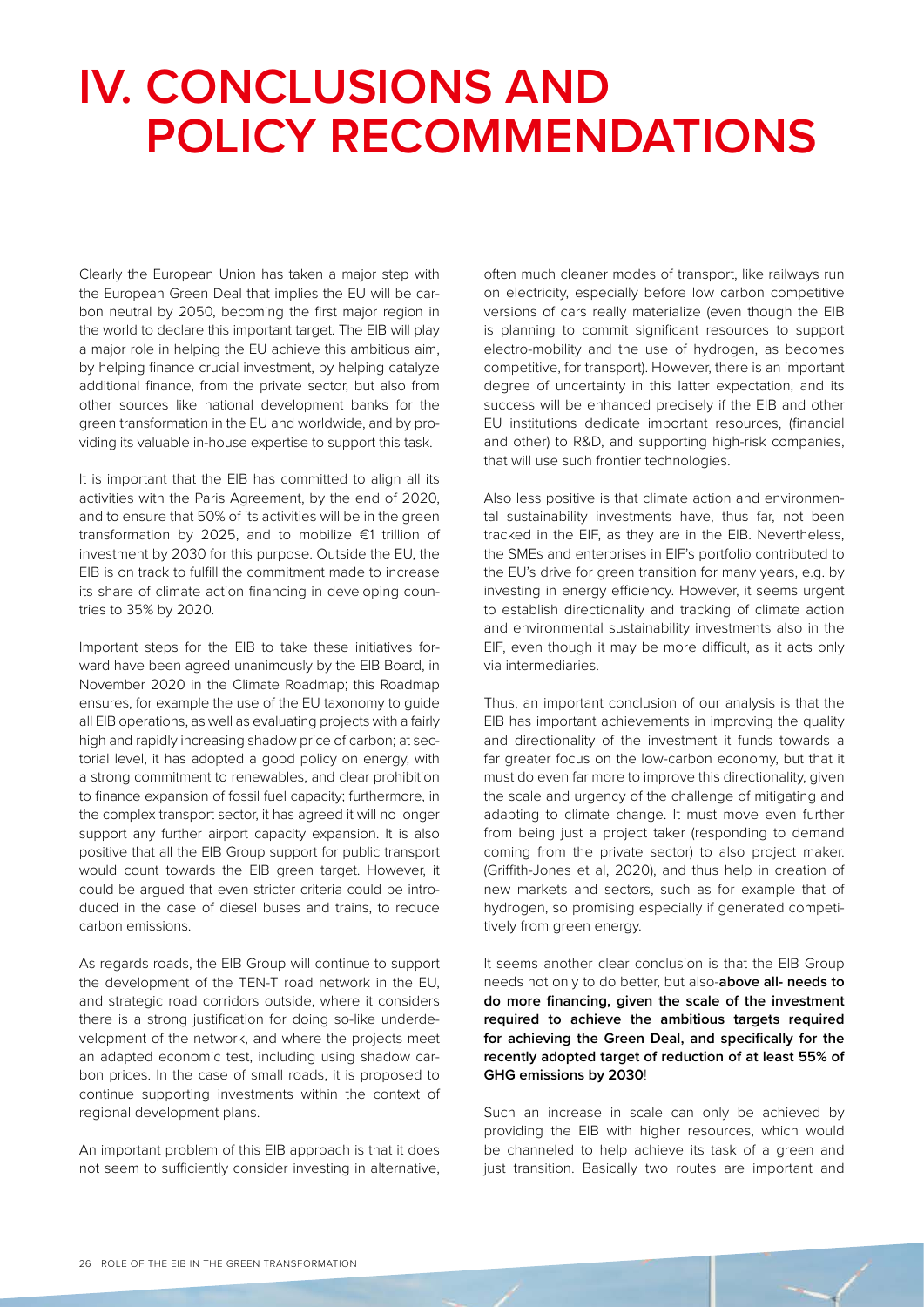complementary. **Firstly, it seems highly desirable that member states approve a significant increase of the paid-in capital of the EIB; in fact a doubling of the paid-in capital of the EIB would seem extremely important**. As in the case of the doubling of EIB capital in 2012 by member states, such a measure would lead to a much needed significant increase in the volume of transactions of the EIB itself, as well as having a major multiplier effect, via catalyzing additional private and other funds. Both would ensure supporting greater investment, crucial for the Green Deal and the COVID recovery.

**Secondly, additional resources need to be provided by mechanisms like additional European Commission guarantees, that would allow the EIB Group, as well as national development banks, to support greater economic risk-taking, via thematic and quasi-equity instruments for example, without having to set aside high levels of EIB capital.** In this sense the EU institutions could build on the positive lessons from the Juncker Plan or EFSI, which allowed an important increase in the absolute value and proportion within total activities of higher risk taking transactions by the EIB and EIF. Such higher economic risk-taking should, in this case, be only be taken in sectors, which reflect EU priorities in green and just transformation, as well as a recovery from COVID, with those characteristics.

Going beyond what the EIB Group should itself do, both in increasing the volume and directionality of its lending and other activities, it should also help, encourage and cajole others to pursue a similar path. It seems particularly important for the EIB to encourage and incentivize financial intermediaries with and through whom they work, to ensure they move as much and as quickly as possible with de-carbonization of their total portfolios.

About one third of EIB activities and 100% of EIF activities are carried out via financial intermediaries, so EIB and EIF have quite a large leverage over these institutions. It seems very important that both the EIB ad EIF also apply environmental directionality and green criteria to the funding they channel via financial intermediaries; such a task would be easier to implement when these intermediaries are national development banks, but should also be introduced for commercial banks and other private actors. This could be done both by: a) having special lines of credit, equity or guarantees directed at certain or all sectors/activities linked to the green transformation

and/or b) putting green criteria to be fulfilled by all loans, equity and guarantees that the financial intermediary will grant, when using EIB/EIF resources. The latter may be more difficult to implement and monitor.

At an international level, the EIB group can exert similar positive green influence, starting with the counterparties with which they deal or finance. They can also work with international associations of development banks, like IDFC, which convened the recent first Summit on development banks, where great emphasis was placed on channeling resources of development banks world wide, as well as accompanying private flows, to the green transformation. (see for example, Griffith-Jones et al, 2020b). The EU Taxonomy and the treatment of shadow carbon prices, pioneered by the EIB can play key roles also if adopted internationally, and the EIB can play a key role in promoting their use.

Last, but certainly not least, there is the issue of most appropriate instruments to be used by the EIB for the green and just transformation. Clearly loan and guarantee instruments have a continued important role to play. When these are directly granted by the EIB, there is more space for resources to be channeled towards priority activities, like those linked to the green transformation. Furthermore, there seems to be an increased need for equity and quasi-equity instruments to play a growing role. In COVID and post-COVID times, this is firstly linked to the need to avoid further increases in companies' leverage, which could become problematic for them and for their lenders, the commercial banks. Secondly, greater use of equity and equity-like instrument, together with use of more direct or first- tier instruments where feasible, will facilitate greater policy steer to channel resources to companies and sectors investing for the green and just transition, especially the most innovative ones. Last, but not least, equity and quasi-equity will help the EIB, as well as national development banks, to share not just risks with the private financial and non-financial corporate sector, but also profits, thus allowing them to share the upside; this will imply the possibility of future higher levels of capital and reserves, facilitating greater scale of resources for future innovation and investment in the green and just transformation.

It is very positive that the EIB has become a major player in the still relatively small EU venture debt market, thus helping develop it; this instrument does have the feature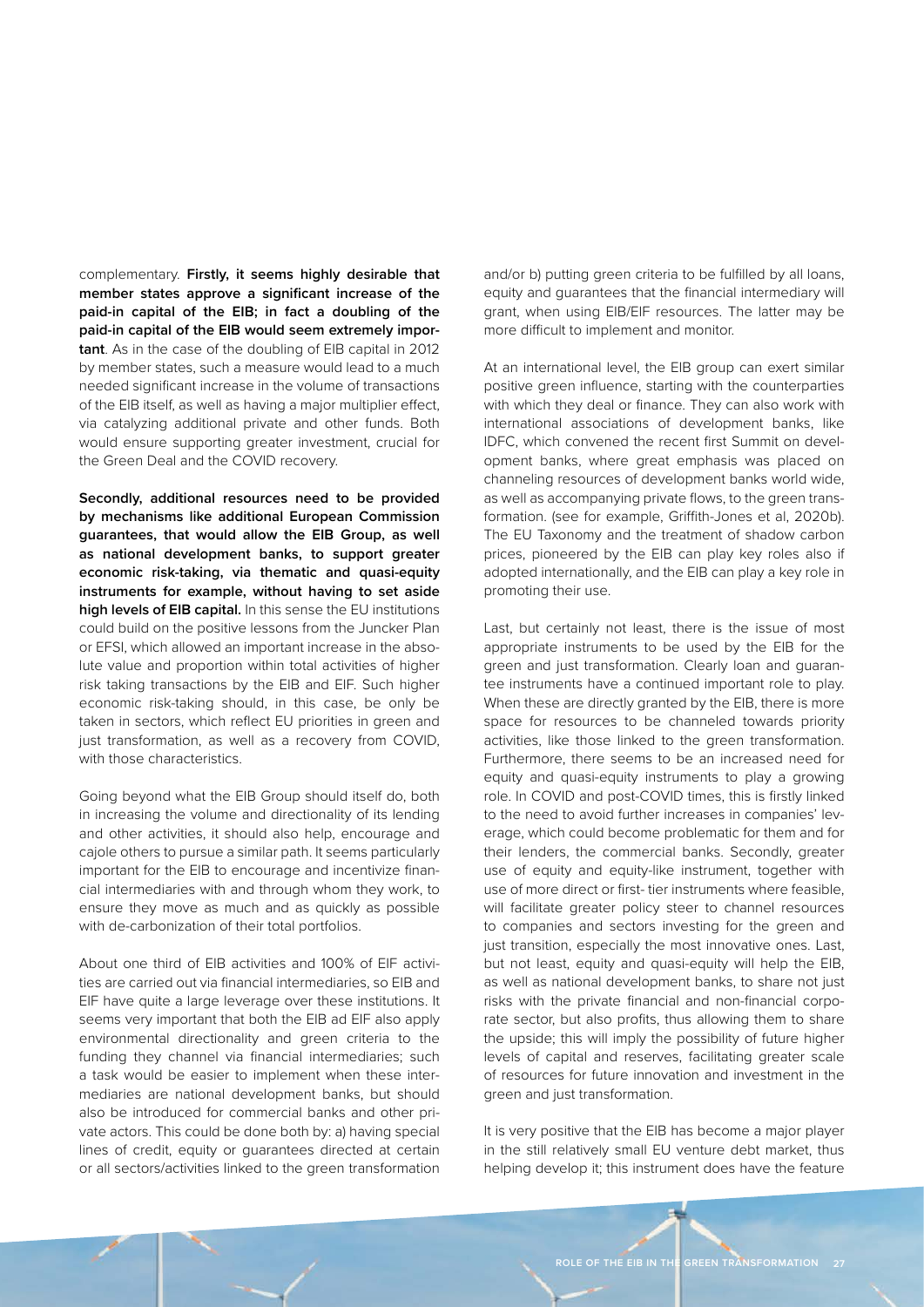### **IV. CONCLUSIONS AND POLICY RECOMMENDATIONS**

of capturing the upside, as part of the debt can be converted into an equity kicker. It has been successfully used by the EIB for innovative companies, including to provide a loan, to BioNTech for producing the vaccine against COVID, that was the first approved one internationally, thus funding the production of a highly important international public good.

Because instruments like venture debt and other equity like instruments require higher provisioning of capital, the need of their greater use seems to be another good reason for an increase of EIB capital and/or additional EU guarantees or other resources.

Finally, as the need for greater equity on a significant scale may not be most appropriately achieved directly through the EIB/EIF, there seems to be a strong case for the creation of a European Equity Fund (EEF), along lines suggested for example by Boot et al, op cit. It would be valuable if the European Commission pledged some current and future allocations from the EU budget towards its capital. Due to the advantage of leverage, it would have a multiplier effect. This source of equity funds could be augmented by voluntary (additional) contributions from some member states.

In addition to its paid-in equity capital, the EEF could also issue its own bonds and be opened for risk-bearing equity contributions by private investors, -e.g. institutional investors. Today these institutional investors have no or limited direct, equity-based access to Europe's SME market and its returns. Furthermore, the EEF could co-finance its activities with private capital funds, to expand its leverage. A well-established European agency would need to be entrusted with setting up, and eventually managing, the EEF, which would not be part of the agency's balance sheet. The most likely candidate for filling this role seems to be the European Investment Bank (EIB) or possibly better the EIF, given their expertise and extensive track record.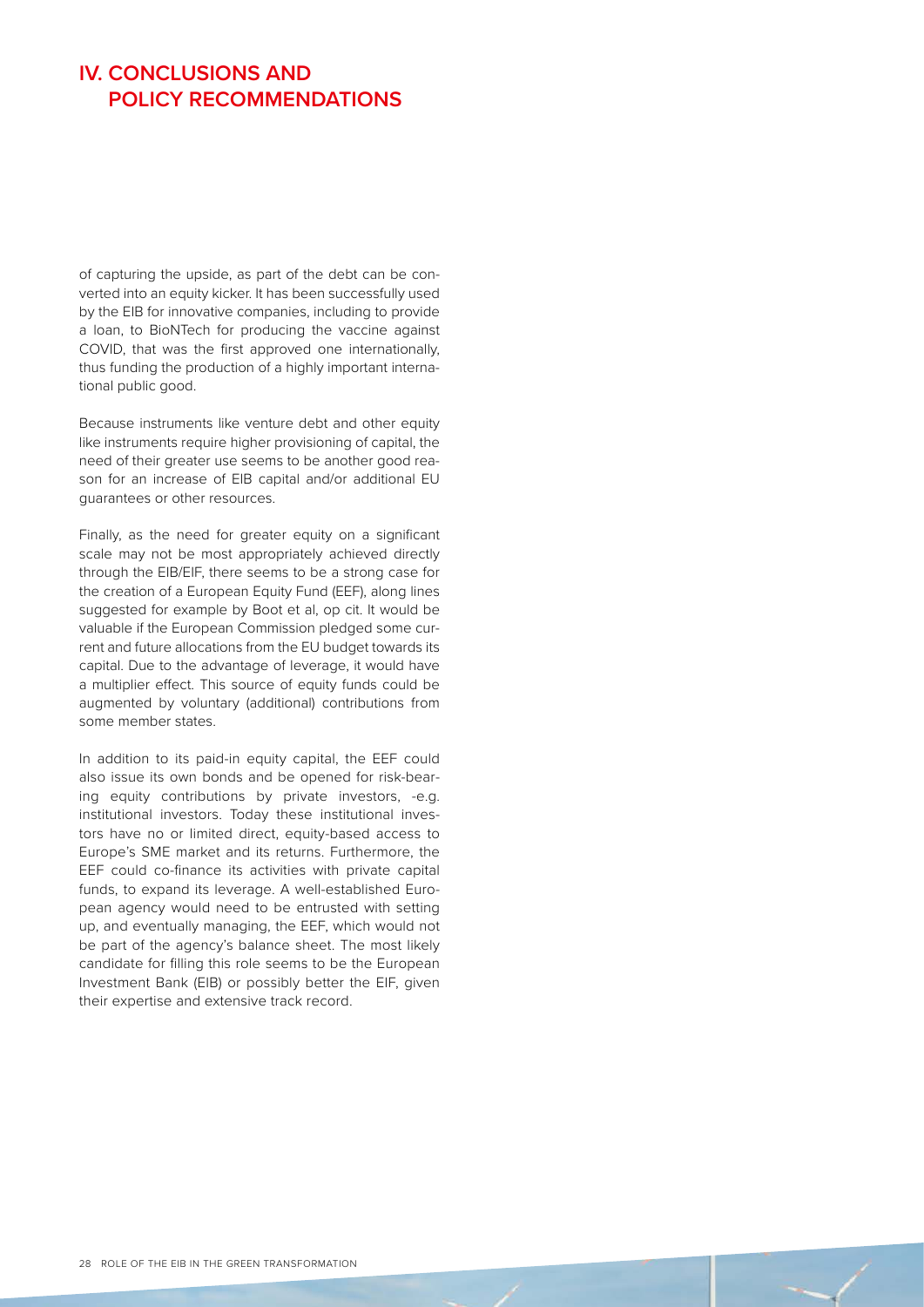*"*

*The EIB Group needs not only to do better, but also-above all- needs to do more financing, given the scale of the investment required to achieve the ambitious targets required for achieving the Green Deal, and specifically for the recently adopted target of reduction of at least 55% of GHG emissions by 2030!*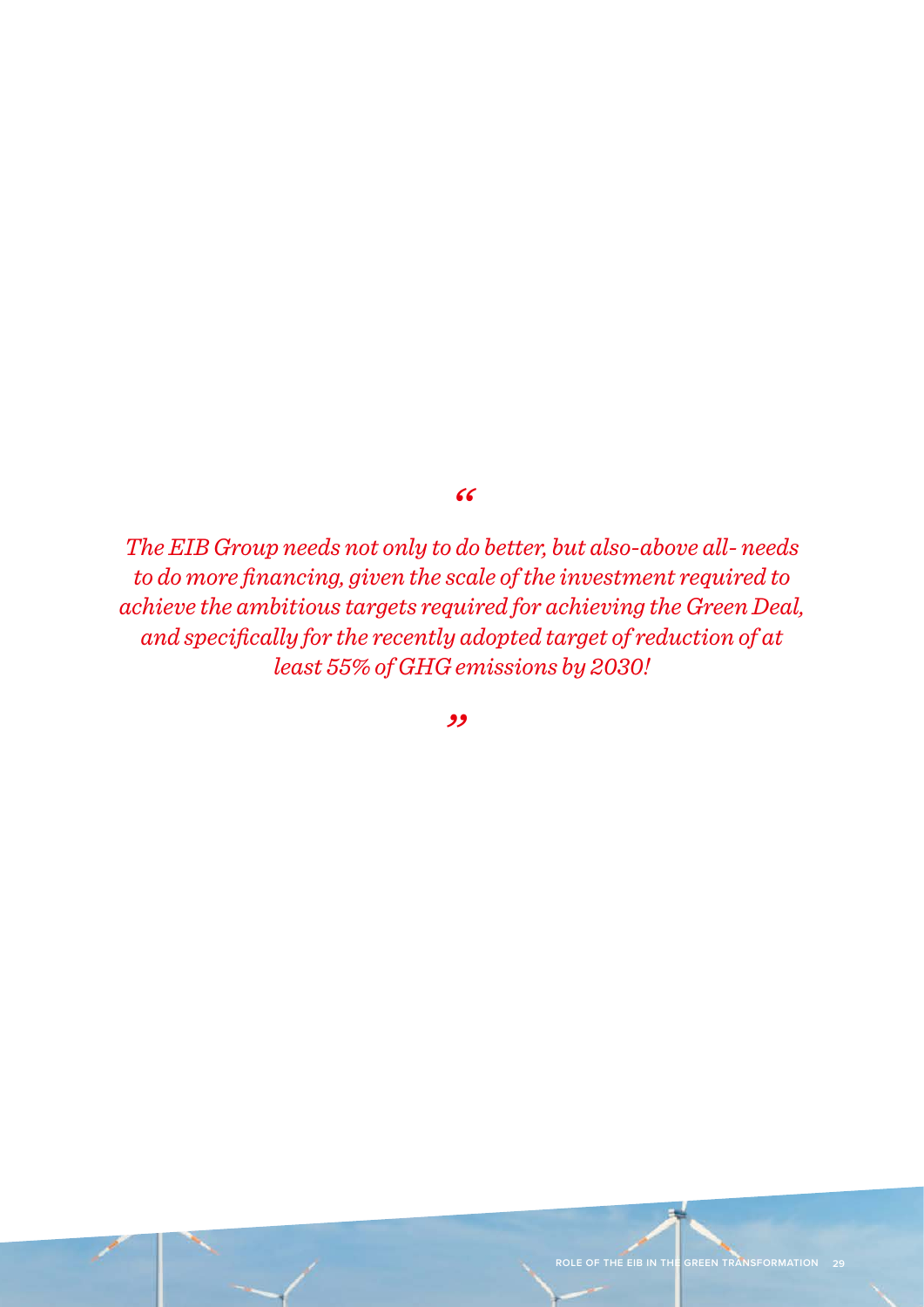# <span id="page-31-0"></span>**REFERENCES**

Banerjee, R, A Illes, E Kharroubi and J M Serena (2020), "Covid-19 and corporate sector liquidity", BIS Bulletin No. 10, 28 April.

Boot, A, E Carletti, H Kotz, J P Krahnen, L Pelizzon and M Subrahmanyam (2020), "Corona and Financial Stability 4.0: Implementing a European Pandemic Equity Fund", VoxEU.org, 25 April.

Counter Balance (2020), "The EIB as EU Climate Bank: Only halfway there".

Demmou L, G Franco, S Calligaris and D Dlugosch (2020), "Corporate sector vulnerabilities during the COVID-19 outbreak: Assessment and policy responses", VoxEU.org, 23 May.

Griffith-Jones, S., & Leistner, S. (2018). Mobilising capital for sustainable infrastructure: the cases of AIIB and NDB (No. 18/2018). DIE Discussion Paper. Bonn.

Griffith-Jones, S., & Naqvi, N. (2020). Industrial policy and risk sharing in public development banks: Lessons for the post-COVID response from the EIB and EFSI. Global Economic Governance Programme, 2020-07.

Griffith-Jones, S., Spiegel, S., Jiajun, X. U., Carreras, M., & Naqvi, N. (2020). Matching risks with instruments in development banks AFD.Paris. Research Paper https://www.afd.fr/en/ressources/ matching-risks-instruments-development-banks

Mazzucato, M. and Mikheeva, O. (2020). The EIB and the new EU missions framework: Opportunities and lessons from the EIB's advisory support to the circular economy. UCL Institute for Innovation and Public Purpose (IIPP), Policy Report (IIPP WP 2020-17)

Revoltella, D., Maurin, L., Pál, R. (2020), "EU firms in the post-COVID-19 environment: Investment-debt trade-offs and the optimal sequencing of policy responses", VoxEU.org, 23 June.

Transport & Environment "Europe's Climate Bank Six steps to transform the EIB into the world's leading bank for zero-emission transport" December 16, 2020 https://www.transportenvironment.org/sites/te/ files/publications/202012\_TE\_EIB\_transport\_lending\_policy\_final.pdf

Wildauer, R., Leitch, S., & Kapeller, J. (2020). How to boost the European Green Deal's scale and ambition (No. 111). ICAE Working Paper Series.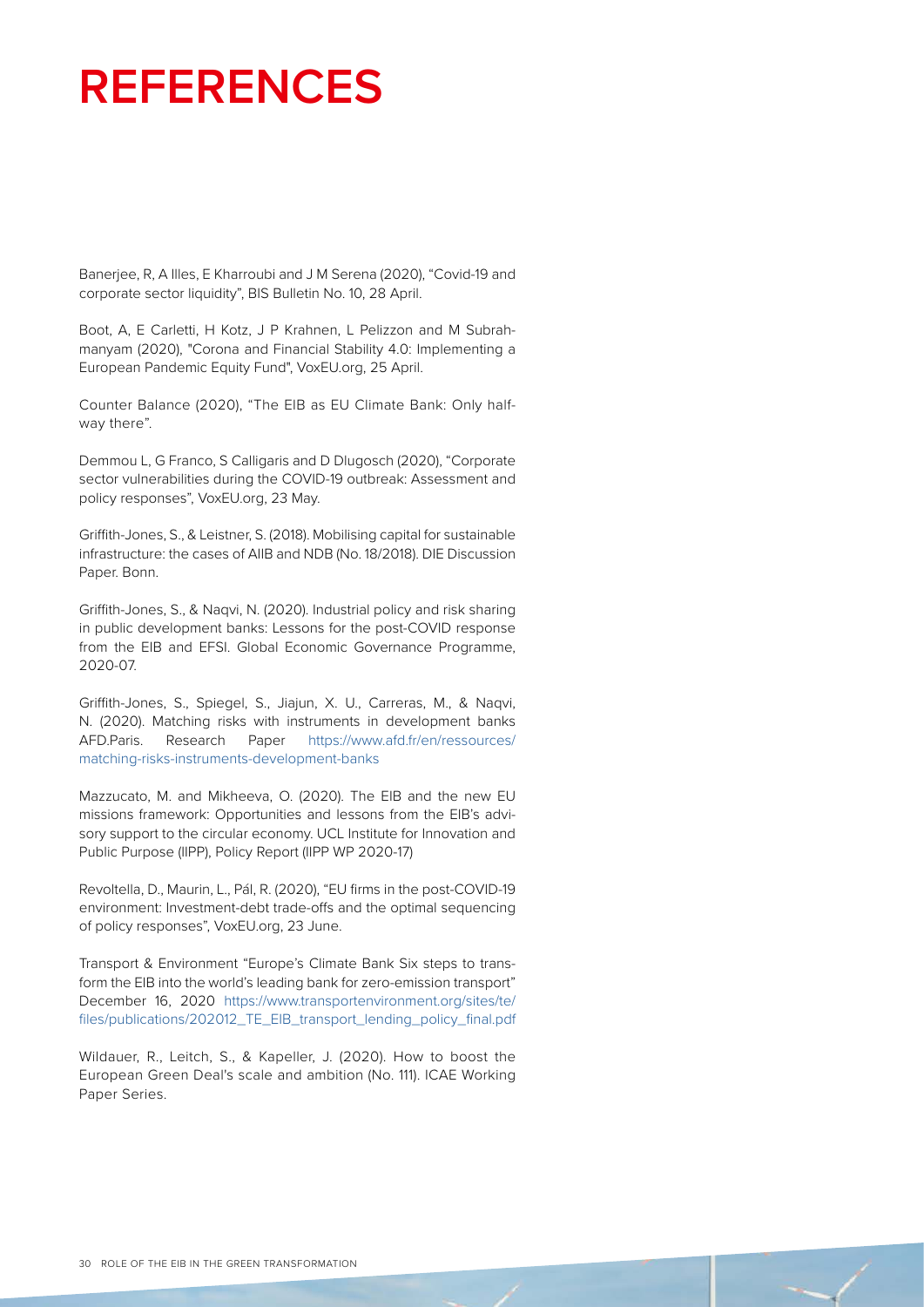# <span id="page-32-0"></span>**LIST OF EXPERTS INTERVIEWED**

**Andor László** *Secretary General FEPS; former European Commissioner on Employment; member of the EFSI Steering Board*

**Arévalo Mónica** *Senior Investment Manager, EIB*

**Berndt Markus** *Director, EIB Group Strategy*

**Chevaillier Julie** *Advisor to Vice-President Ambroise Fayolle, EIB*

**De Bassompierre Adrien** *Senior Climate Change Specialist, EIB*

**Dustdar Shiva** *Head of the Innovation Finance Advisory Division, EIB*

**El Khadraoui Said** *Special Adviser to FEPS on the Green Deal and former MEP*

**Fayolle Ambroise** *Senior Vice President, EIB, leading on Green Transformation*

**Gereben Aron** *Deputy Adviser - Senior Economist at the EIB's Economics Department*

**Kemp David** *Team Leader, Green and Social Economy, Greens/EFA Group in the European Parliament*

**Martínez Luz** *Senior Sustainability Officer, ILX*

**Revoltella Debora** *Chief Economist and Director of the Economics Department of the European Investment Bank*

**Rinaldi David** *Director of Studies and Policy, FEPS*

**Schepers Manfred** *CEO ILX; former Senior Vice President and Chief Financial Officer at EBRD; member of the EFSI Investment Committee*